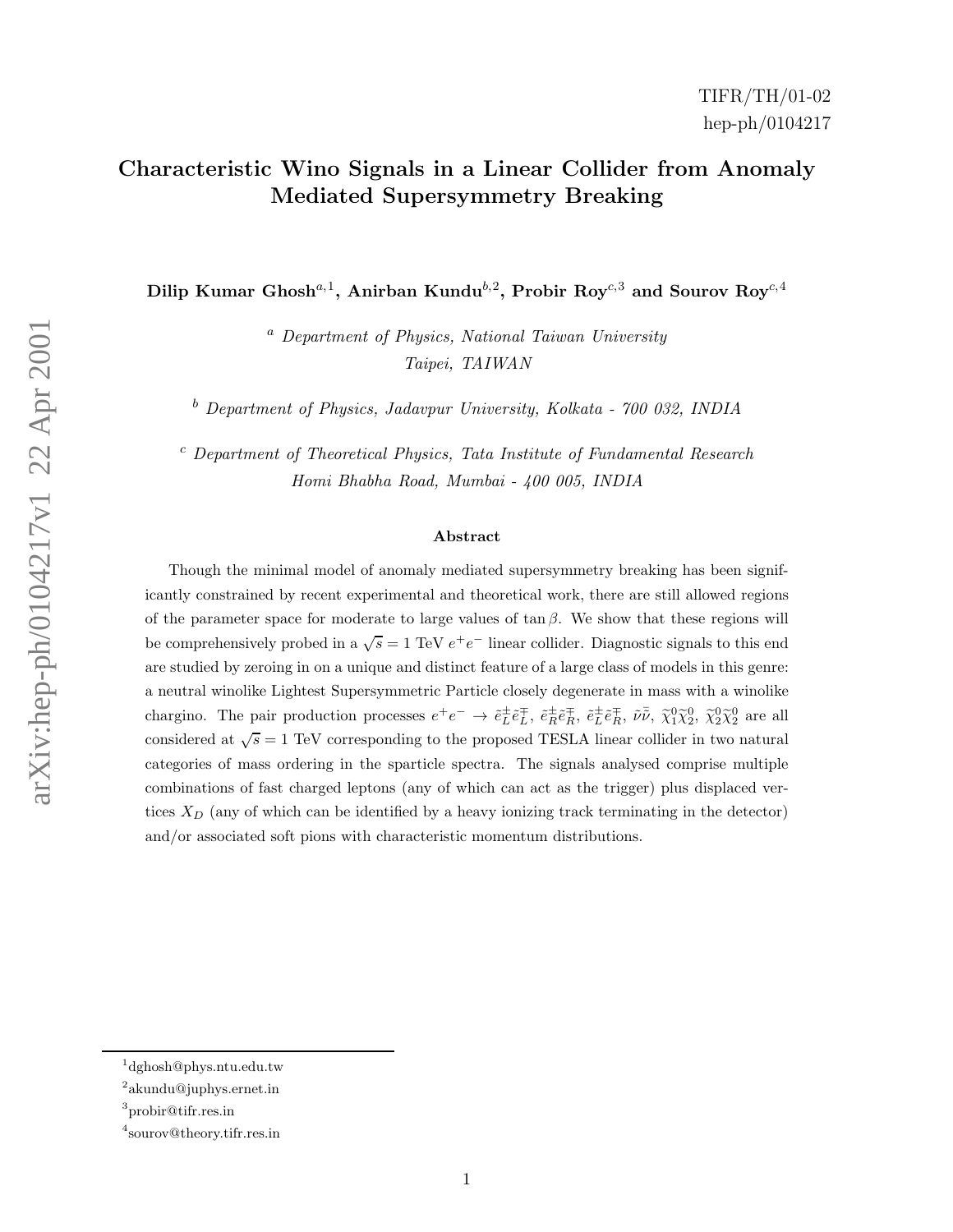### 1 Introduction

The Minimal Supersymmetric Standard Model (MSSM [1]), with softly broken N=1 supersymmetry, is the prime candidate today for physics beyond the Standard Model (SM). Suppose the soft supersymmetry breaking terms explicitly appearing in the MSSM Lagrangian are regarded as low energy remnants of a spontaneous or dynamical breaking of supersymmetry at a high scale. We then know that the latter cannot take place in the observable sector of MSSM fields; it must occur in a *hidden or secluded* sector which is generally a singlet under SM gauge transformations. Though the precise mechanism of how supersymmetry breaking is transmitted to the observable sector of MSSM superfields is unknown, signals of supersymmetry in collider experiments sometimes depend sensitively on it. There are several different ideas of transmission, such as gravitational mediation at the tree level [2] and gauge mediation [3], each with its distinct signatures. A very interesting recent idea, that is different from the above two, is that of Anomaly Mediated Supersymmetry Breaking (AMSB) [4, 5] which is explained below. This scenario has led to a whole class of models and their phenomenological implications have been discussed [4 - 23], but let us confine ourselves here to the minimal version [4]. The latter has characteristically distinct and unique laboratory signatures. These have been explored in some detail for hadronic collider processes [8 - 13]. But there are also quite striking signals that such models predict for processes to be studied in a high energy  $e^+e^-$  (or  $\mu^+\mu^-$ ) linear collider [14]. This paper aims to provide a first detailed study of such signals in this type of a machine.

In ordinary gravity-mediated supersymmetry breaking tree level exchanges with gravitational couplings between the hidden and the observable sectors transmit supersymmetry breaking from one to the other. If  $\Lambda_{ss}$  is the scale of spontaneous or dynamical breaking of supersymmetry in the hidden sector, explicit supersymmetry violating mass parameters of order  $M_s \equiv \Lambda_{ss}^2 M_{pl}^{-1}$ ,  $M_{pl}$  being the reduced Planck mass ~ 2 × 10<sup>18</sup> GeV, get generated in the MSSM Lagrangian. However, in general, there are uncontrolled flavour changing neutral current (FCNC) amplitudes in this scenario. Though gravity is flavour blind, the supergravity invariance of the Lagrangian still admits direct interaction terms between the hidden and the observable sectors, such as

$$
\mathcal{L}_{eff} \simeq \int d^4 \theta \frac{h}{M_{pl}^2} \Sigma^{\dagger} \Sigma Q^{\dagger} Q. \tag{1}
$$

In Eq. (1),  $\Sigma$  and Q are generic chiral superfields in the hidden and the observable sectors respectively, while h is a dimensionless coupling of order unity. When supersymmetry is broken in the hidden sector, say through a nonzero vacuum expectation value  $\langle F_{\Sigma} \rangle$  of the auxiliary component, masses get induced for spin zero sparticles in the observable sector. There is no symmetry to keep  $h$ diagonal in flavour space. As a result, the squark soft mass matrix can have significant off-diagonal terms in that space, leading to a major conflict with strong experimental upper bounds on FCNC amplitudes from  $K - \bar{K}$  and  $B - \bar{B}$  mixing as well as from unobserved  $\mu \to e\gamma$  decay and  $\mu \to e$ conversions in nuclei [24].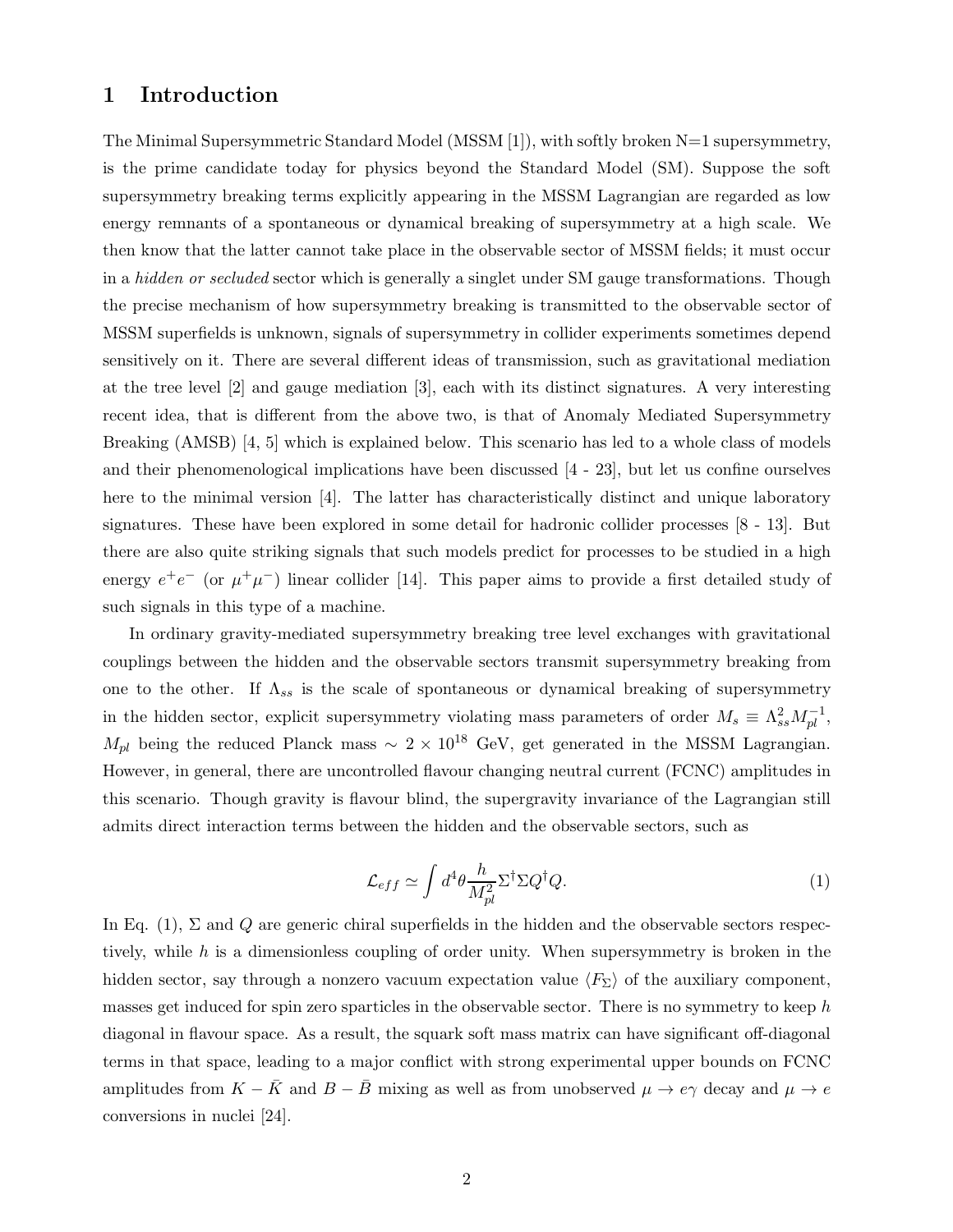Attempts to solve the above mentioned flavour problem have generally required special family symmetries [25] in addition to supergravity. In the alternative scenario [3], namely gauge mediated supersymmetry breaking, FCNC amplitudes are naturally absent. However, models of that category have other difficulties like the CP problem and the  $\mu$  vs  $\mu$ B ( $\mu$  and B being the higgsino mass and the Higgs sector supersymmetry violating parameters respectively) problem which are less severe in gravity-mediated scenarios. It is in this context that the recently proposed AMSB scenario has right away become interesting. Anomaly mediation is in fact a special case of gravity mediation where there are no direct tree level couplings between the superfields of the hidden and the observable sectors that convey supersymmetry breaking. This is realized, for instance, when the hidden and the observable sector superfields are localized on two parallel but distinct 3-branes located in a higher dimensional bulk as schematically depicted in Fig. 1.



Figure 1: Supersymmetry breaking across the extra dimension(s).

Suppose that the two branes are separated by the bulk distance  $\sim r_c$  where  $r_c$  is the compactification radius. Then any tree level exchange with bulk fields of mass  $m(z r_c^{-1})$  will be suppressed by the factor  $e^{-mr_c}$ . Supergravity fields propagate in the bulk, but the supergravity-mediated tree level couplings can now be eliminated by a rescaling transformation. The problem can be considered in the background of a conformal compensator superfield  $\Phi$  whose VEV is given [4] by  $\langle \Phi \rangle = 1 + m_{3/2} \theta \theta$ ,  $m_{3/2}$  being the gravitino mass. The rescaling transformation is then given by  $Q\Phi \to Q$ . However, this rescaling symmetry is anomalous at the quantum level and the communication of supersymmetry breaking from the hidden to the observable sector takes place through the loop-generated superconformal anomaly. The latter is topological in origin and naturally conserves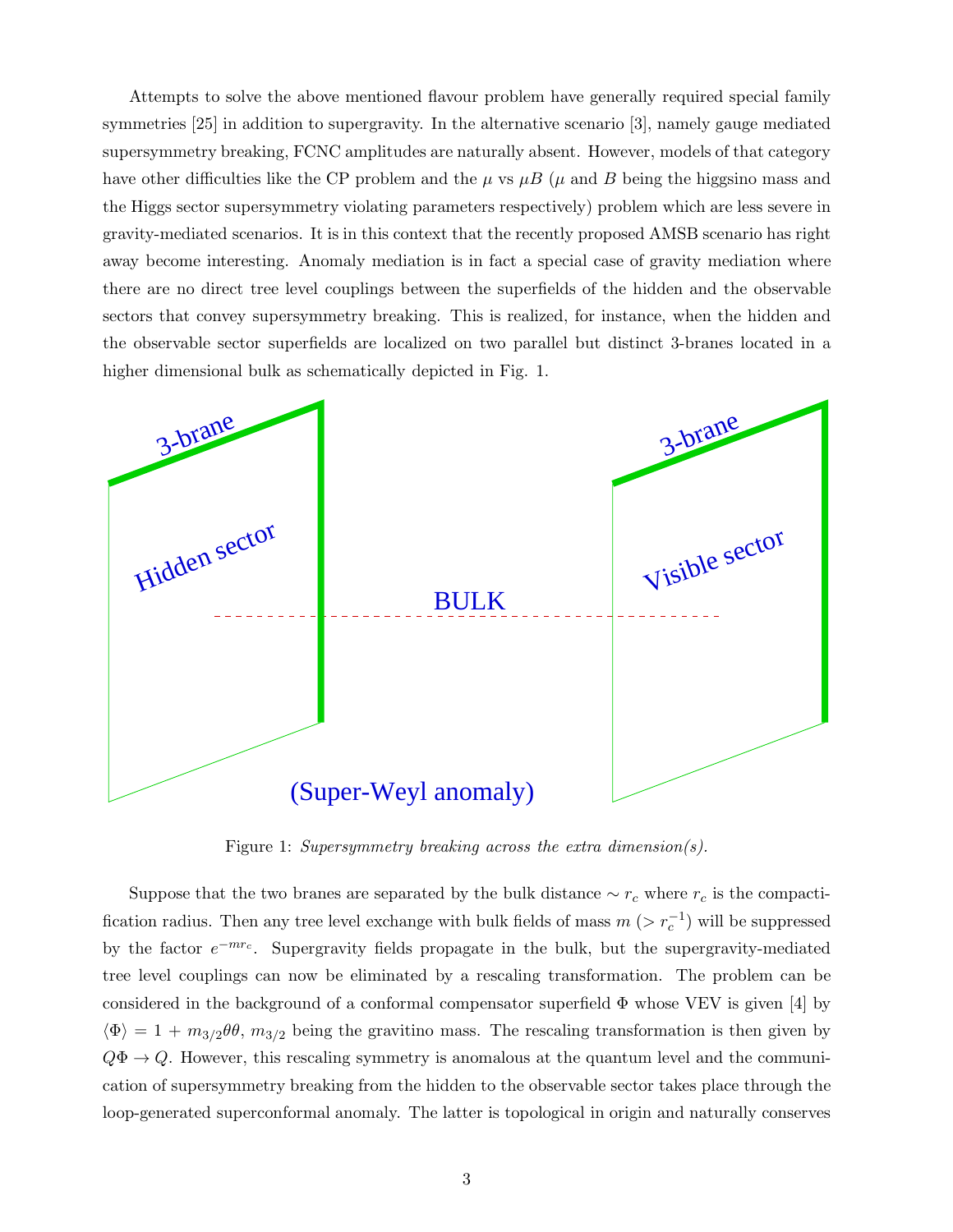flavour so that no new FCNC amplitudes are introduced from supersymmetry breaking terms. Thus other advantages of gravity mediated supersymmetry breaking are retained in the AMSB scenario while the flavour problem is solved.

Let us assume that all explicit soft supersymmetry breaking parameters of the MSSM originate from AMSB. Then the masses of the gauginos and of the scalars get generated at the same order in the corresponding gauge coupling strengths. Therefore these masses are not expected to be very different. The expressions for the said quantities, in fact, become renormalization group invariant with sleptons becoming tachyonic. The latter fact is the most severe problem in the AMSB scenario and there are several proposals in the literature to solve it. We shall focus on the minimal [4] model of AMSB where the problem of tachyonic sleptons is tackled by adding a universal constant term  $m_0^2$  to the expressions for squared scalar masses, *i.e.*,  $m_0^2$  contributes equally to the squared masses of all scalars present in the theory. One can now solve the tachyonic slepton problem through a suitably chosen  $m_0^2$  making all squared slepton masses positive, the scale invariance of the expressions for scalar masses being lost. The evolution of scalar masses governed by the corresponding renormalization group equations (RGE), starting from a very high energy scale, must therefore be taken into account. However, except for the addition of an extra parameter, this is quite a feasible procedure. Recently, a mechanism to generate the minimal AMSB spectrum (including the universal additive constant  $m_0^2$  in all squared scalar masses) has been proposed [23]. In this scheme only the SM matter superfields are confined to the 3-brane of the observable sector while the gauge superfields live in the bulk along with gravity. The presence of gauge and gaugino fields in the bulk results in the additional universal supersymmetry breaking contribution to all scalar masses squared. This contribution is naturally of the same size as its anomaly-induced counterparts.

One can say, on the basis of this last discussion, that the minimal AMSB model has now been soundly formulated and is worthy of serious consideration. Indeed, its parameter space has been severely constrained [26 - 29] by recent measurements of the  $g - 2$  of the muon [30] and of the branching fraction for the decay  $B \to X_s \gamma$ , but some regions of the parameter space still survive. This model is characterized by several distinct features with important phenomenological consequences: a rather massive gravitino (∼ a few TeV) and nearly mass-degenerate left and right selectrons and smuons while the staus split into two distinct mass eigenstates with the  $\tilde{\tau}_1$  being the lightest charged slepton. Most importantly, the model has gaugino masses proportional to the  $\beta$ -functions of the gauge couplings. The latter leads to the existence of a neutral near-Wino as the lightest supersymmetric particle (LSP)  $\tilde{\chi}_1^0$  and closely mass-degenerate with it a pair of charged near-Winos as the lighter charginos  $\tilde{\chi}_1^{\pm}$ . A tiny mass difference  $\Delta M$  (< 1 GeV) arises between them from loop corrections and a weak gaugino-higgsino mixing at the tree level. Because of the small magnitude of  $\Delta M$ ,  $\tilde{\chi}_1^{\pm}$ , if produced in a detector, will be long-lived. Such a chargino then is likely to leave [31] a displaced vertex  $X_D$  and/or a characteristic soft pion from the decay  $\tilde{\chi}_1^{\pm} \to \tilde{\chi}_1^0 + \pi^{\pm}$ .

The pair production of MSSM sparticles and their decays which are characteristic of AMSB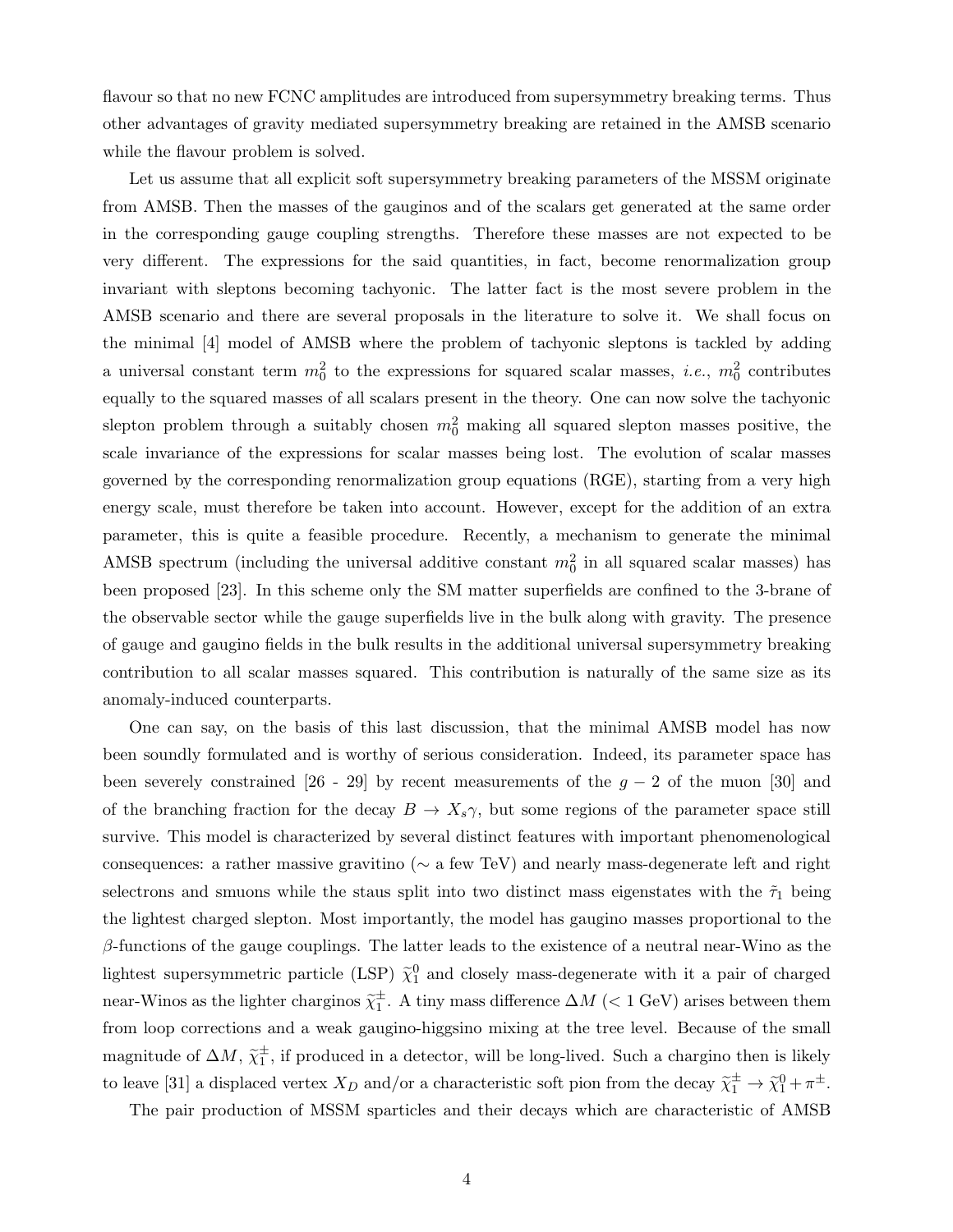scenarios, have been considered in various theoretical studies conducted with respect to experiments in a hadronic collider [8 - 13]. But the same can be carried out for electron and muon colliders too [14]. Let us specifically take an  $e^+e^-$  linear collider at a CM energy  $\sqrt{s} = 1$  TeV; the reason for such a choice will be explained below. We consider pair production processes such as  $e^+e^- \to \tilde{e}_L^{\pm} \tilde{e}_L^{\mp}$ ,  $\tilde{e}^{\pm}_{R}$  $\overset{\pm}{R}\tilde{e}^{\mp}_{R}$  $\bar{e}_L^{\pm}$ ,  $\tilde{e}_L^{\pm}$  $\stackrel{\pm}{L}\tilde{e}_R^\mp$  $\bar{R}$ ,  $\tilde{\nu}\bar{\tilde{\nu}}$ ,  $\tilde{\chi}_2^0\tilde{\chi}_2^0$ ,  $\tilde{\chi}_2^0\tilde{\chi}_2^0$ . One could also produce smuon or stau pairs and look at the signals coming from their cascade decays. In case of smuons the event rates would be reduced typically by a factor of five on account of s-channel suppression. This is the reason why we have not explicitly considered smuon pair production here, though one can look for it in principle. A similar argument holds for stau pair production. Also, for the sake of simplicity, we choose not to consider taus in the final state here because of the lesser experimental efficiency in identifying them. There are broadly two types of AMSB mass spectra which we call Spectrum A and Spectrum B, to be described later. The cascade decay chains of the produced sparticles are different for the two spectra. We consider both spectra in detail and provide quantitative discussions of signals with final states containing multiple combinations of  $X_D$ /soft pions and fast charged leptons in both cases. As mentioned earlier, significant constraints [26 - 29] on the minimal AMSB model have been derived recently from measurements of the rare deay rate  $\Gamma(B \to X_s \gamma)$  and of the muon anomalous magnetic moment  $(g-2)_{\mu}$ . Specifically, negative values of the Higgsino mass parameter  $\mu$  have been effectively ruled out. However, we shall show that some regions of the AMSB parameter space are still allowed for moderate to large values of tan  $\beta$  (the ratio of the two Higgs VEVs). These are precisely the regions that we target in our studies. Moreover, the required absence of charge and colour violating global minima suggests [32] that charged sleptons in the minimal AMSB model are rather heavy and beyond the reach of a  $\sqrt{s} = 500$  GeV linear collider, the proposed JLC and NLC machines. It is interesting to note that the region still allowed by the  $(g-2)_{\mu}$  and the  $B \to X_s \gamma$  constraints is almost the one allowed from more theoretically motivated stability conditions. This is why we have chosen a  $\sqrt{s}$  value of 1 TeV, to be attained by a linear collider such as the proposed TESLA [33]. Charged sleptons of the minimal AMSB model are therefore likely to be above (within) the kinematic reach of the former (latter) machine.

There have, of course, been other proposed models to solve the problem of tachyonic sleptons [15 - 22]. In most of these, however, the sparticle mass spectrum differs from that of the minimal model both in the gaugino as well as in the scalar sector. Since we are interested only in a near-Wino LSP scenario, we shall not discuss the phenomenology associated with those models<sup>1</sup> which lack this feature. The near-Wino LSP feature is retained, however, in models invoking additional D-term contributions to soft scalar masses [16 - 18] keeping the sum of squared scalar masses RG invariant. This is because the mass spectrum in the gaugino sector remains the same as in the minimal AMSB model. Thus such schemes will lead finally to the kind of signals in a high energy  $e^+e^-$  linear collider<sup>2</sup> that we are going to discuss in the minimal model. However, the

<sup>&</sup>lt;sup>1</sup>See, for example, the second paper in [15].

<sup>&</sup>lt;sup>2</sup>Similar considerations apply to a future  $\mu^+\mu^-$  collider with the difference that the pair production of smuons will be more copious than that of selectrons.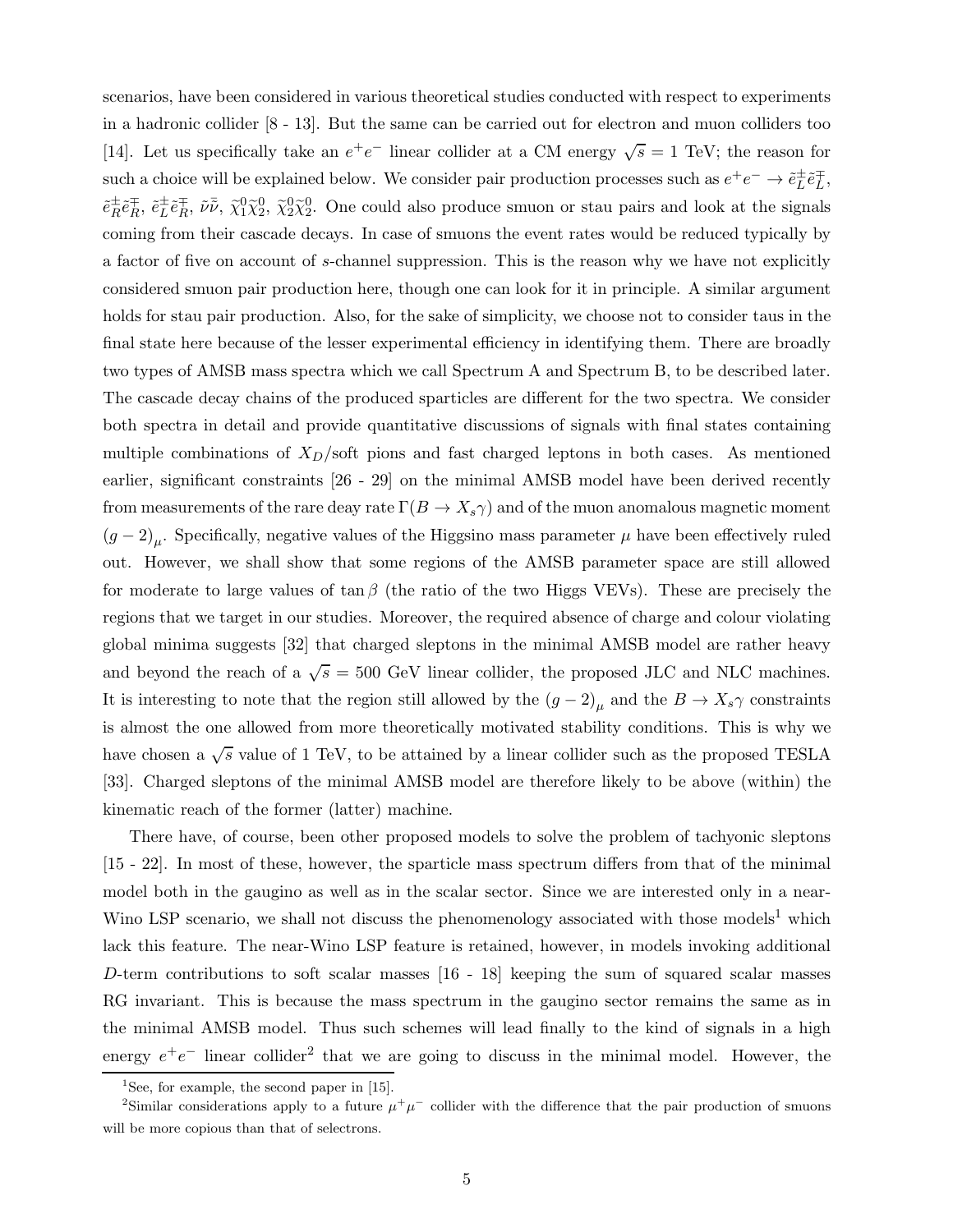extreme degeneracy of the right and left selectrons (smuons) is lost here with the right becoming heavier. This feature can change the patterns of the cascade decays of various sparticles leading to observable consequences different from those of the minimal model. We shall discuss these complications separately.

The paper is organized as follows. In section 2 we describe and discuss the mass spectra of the minimal AMSB model and distinguish between the two cases A and B. In section 3, we enumerate processes of the pair production of different sleptons and neutralinos, as mentioned earlier; we also consider the relevant cascade decay chains that lead to our desired signals. The numerical results of these computations are presented in section 4 which also contains discussions of the results. The final section 5 provides a brief summary of our conclusions.

# 2 Spectra and Couplings of the Minimal AMSB Model

Scalar masses in the minimal AMSB model are determined via the RGE equations of the MSSM with appropriate boundary conditions at the gauge coupling unification scale  $M_G \sim (1.5 - 2.0) \times$  $10^{16}$  GeV. In the present analysis, the evolution of gauge and Yukawa couplings as well as that of scalar mass parameters are computed using two-loop RGE equations [34]. We have also incorporated the unification of gauge couplings at that scale with  $\alpha_3(M_Z) \approx 0.118$ . The magnitude of the higgsino mass parameter  $\mu$  gets fixed from the requirement of a radiative electroweak symmetry breaking. It is computed at the complete one-loop level of the effective potential [35], the optimal choice for the renormalization scale being  $Q = \sqrt{(m_{\tilde{t}_1} m_{\tilde{t}_2})}$ ,  $m_{\tilde{t}_1}(m_{\tilde{t}_2})$  being the lighter (heavier) stop mass. We have also included a supersymmetric QCD correction to the bottom-quark mass [36], which is significant for large tan  $\beta$ . The model has only four parameters: the gravitino mass  $m_{3/2}$ , the common scalar mass parameter  $m_0$ ,  $\tan \beta$  and  $sgn(\mu)$ . However, we exclude the case  $\mu < 0$ since that has now been ruled out [26] by the recent  $(g-2)_{\mu}$  data. The appropriate boundary conditions at the GUT scale for the masses and the trilinear couplings are given below. It should be re-emphasized at this point that gaugino masses and trilinear scalar couplings can be computed from these expressions at any scale once the appropriate values of the gauge  $(g)$  and Yukawa  $(h)$ couplings at that scale are known. We shall ignore Yukawa terms in the superpotential (and also the trilinear scalar couplings) pertaining to the first two generations, though not those involving the third generation. Sfermions of the heaviest family are therefore treated differently from those of the two lighter ones.

The scale invariant one-loop gaugino mass expressions are

$$
M_i = b_i \frac{g_i^2}{16\pi^2} m_{3/2}.
$$
 (2)

where  $b_1 = 33/5$ ,  $b_2 = 1$ ,  $b_3 = -3$ . To leading order,  $M_{1,2,3}$  are independent of  $m_0$  and increase linearly with  $m_{3/2}$ . Furthermore, at one-loop level the squared masses for the Higgs and third generation scalars are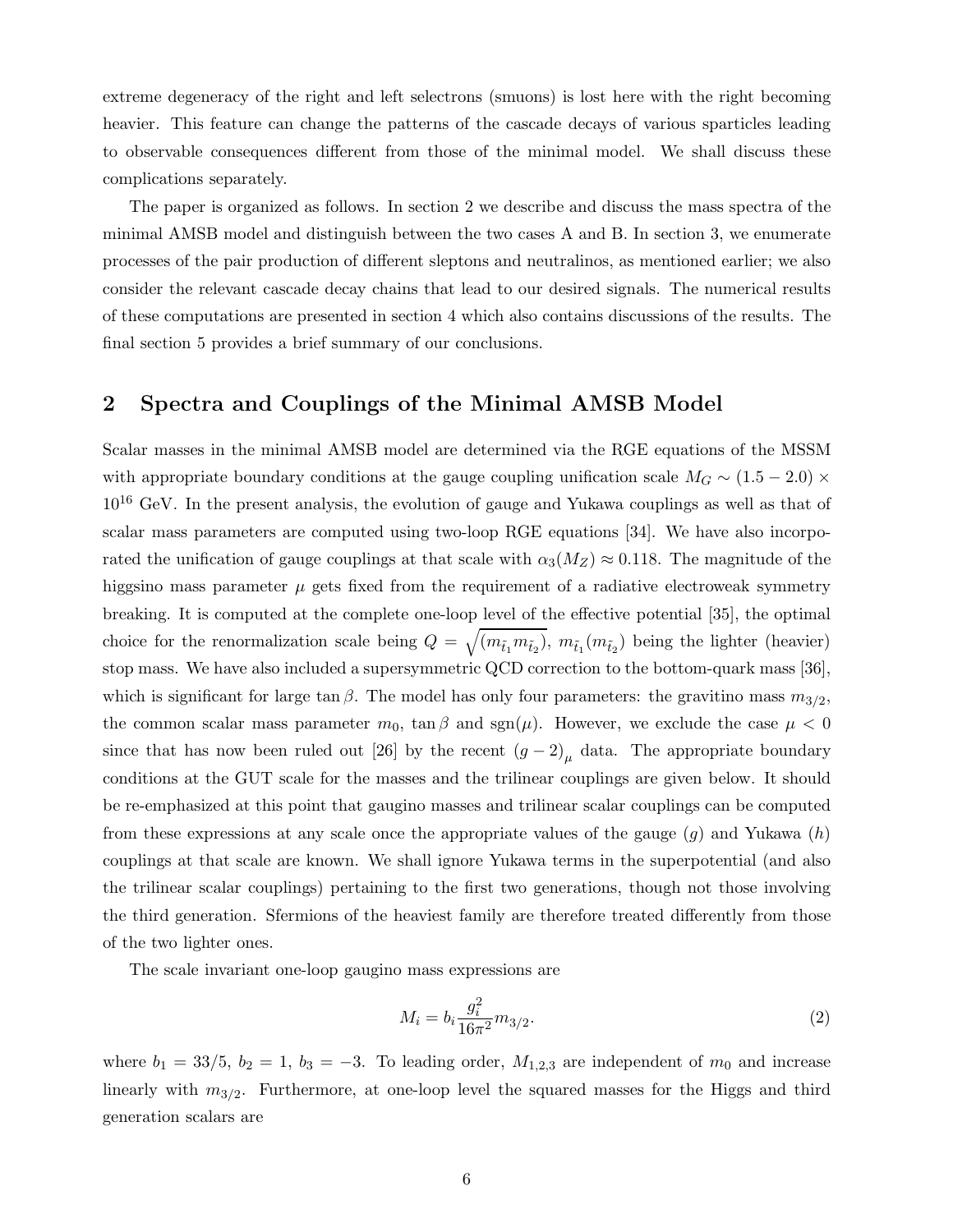$$
m_i^2 = C_i \frac{m_{3/2}^2}{(16\pi^2)^2} + m_0^2,
$$
\n(3)

where  $i \equiv (Q, \bar{U}, \bar{D}, L, \bar{E}, H_u, H_d)$  in standard notation, with the  $C_i$ 's being given as

$$
C_Q = -\frac{11}{50}g_1^4 - \frac{3}{2}g_2^4 + 8g_3^4 + h_t\hat{\beta}_{h_t} + h_b\hat{\beta}_{h_b},
$$
  
\n
$$
C_{\bar{U}} = -\frac{88}{25}g_1^4 + 8g_3^4 + 2h_t\hat{\beta}_{h_t},
$$
  
\n
$$
C_{\bar{D}} = -\frac{22}{25}g_1^4 + 8g_3^4 + 2h_b\hat{\beta}_{h_b},
$$
  
\n
$$
C_L = -\frac{99}{50}g_1^4 - \frac{3}{2}g_2^4 + h_\tau\hat{\beta}_{h_\tau},
$$
  
\n
$$
C_{\bar{E}} = -\frac{198}{25}g_1^4 + 2h_\tau\hat{\beta}_{h_\tau},
$$
  
\n
$$
C_{H_u} = -\frac{99}{50}g_1^4 - \frac{3}{2}g_2^4 + 3h_t\hat{\beta}_{h_t},
$$
  
\n
$$
C_{H_d} = -\frac{99}{50}g_1^4 - \frac{3}{2}g_2^4 + 3h_b\hat{\beta}_{h_b} + h_\tau\hat{\beta}_{h_\tau}.
$$
  
\n(4)

In Eqs. (4), Q and L refer to the respective squark and slepton  $SU(2)$  doublet superfields, while  $\bar{U}$ ,  $\bar{D}$  and  $\bar{E}$  stand for the singlet up-squark, down-squark and charged slepton superfields respectively and  $H_u$  ( $H_d$ ) describes the up-type (down-type) Higgs superfield. Moreover, the  $\hat{\beta}$ 's are given by

$$
\hat{\beta} = \left(16\pi^2\right)^{-1}\beta,\tag{5}
$$

where  $\beta$  is the usual beta-function. Thus

$$
\hat{\beta}_{h_t} = h_t \left( -\frac{13}{15} g_1^2 - 3g_2^2 - \frac{16}{3} g_3^2 + 6h_t^2 + h_b^2 \right),
$$
  
\n
$$
\hat{\beta}_{h_b} = h_b \left( -\frac{7}{15} g_1^2 - 3g_2^2 - \frac{16}{3} g_3^2 + h_t^2 + 6h_b^2 + h_\tau^2 \right),
$$
  
\n
$$
\hat{\beta}_{h_\tau} = h_\tau \left( -\frac{9}{5} g_1^2 - 3g_2^2 + 3h_b^2 + 4h_\tau^2 \right).
$$

Finally, the scale invariant expressions for the third generation trilinear A couplings are

$$
A_t = \frac{\hat{\beta}_{h_t}}{h_t} \frac{m_{3/2}}{16\pi^2}, \ A_b = \frac{\hat{\beta}_{h_b}}{h_b} \frac{m_{3/2}}{16\pi^2}, \ A_\tau = \frac{\hat{\beta}_{h_\tau}}{h_\tau} \frac{m_{3/2}}{16\pi^2}.
$$
 (6)

The expressions for sfermion masses and A-parameters of the first two generations can be obtained from the above by simply dropping the Yukawa couplings.

One of the interesting features of the minimal AMSB model is that the ratios of the respective  $SU(3)$ ,  $SU(2)$  and  $U(1)$  gaugino mass parameters  $M_3$ ,  $M_2$  and  $M_1$  are given, after taking into account the next to leading order (NLO) corrections and the weak scale threshold corrections [9], by

$$
|M_1|: |M_2|: |M_3| = 2.8:1:7.1
$$
\n(7)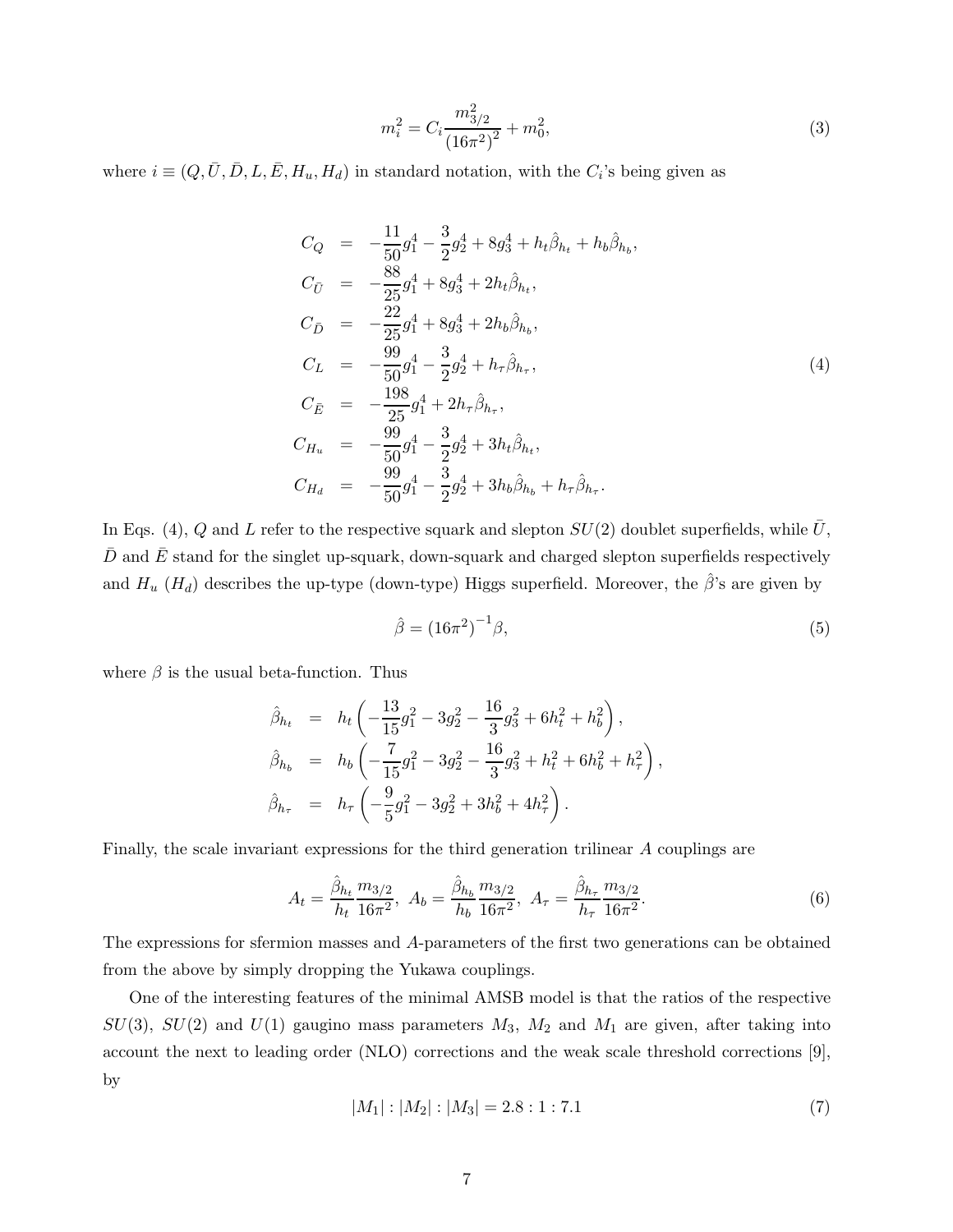(Note that eq. (7), as deduced in [9], is true only for low and moderate values of tan  $\beta$ . For large values of tan β where bottom and  $\tau$  Yukawa couplings are nonnegligible, the ratio  $|M_1|/|M_2|$  slightly increases [13].) As a result of eq. (7), the lighter chargino  $\tilde{\chi}_1^{\pm}$  and the lightest neutralino  $\tilde{\chi}_1^0$  become almost degenerate. The small difference in the masses, with the lightest neutralino being the lightest supersymmetric particle (LSP), comes from the tree-level gaugino-higgsino mixing as well as from the one-loop corrected chargino and the neutralino mass matrix. The small mass-splitting  $\Delta M$  can be approximately written as

$$
\Delta M = \frac{M_W^4 \tan^2 \theta_W}{(M_1 - M_2)\mu^2} \sin^2 2\beta \left[ 1 + \mathcal{O}\left(\frac{M_2}{\mu}, \frac{M_W^2}{\mu M_1}\right) \right]
$$

$$
+ \frac{\alpha M_2}{\pi \sin^2 \theta_W} \left[ f\left(\frac{M_W^2}{M_2^2}\right) - \cos^2 \theta_W f\left(\frac{M_Z^2}{M_2^2}\right) \right],
$$
(8)

with

$$
f(x) \equiv -\frac{x}{4} + \frac{x^2}{8}\ln(x) + \frac{1}{2}\left(1 + \frac{x}{2}\right)\sqrt{4x - x^2}\left[\tan^{-1}\left(\frac{2-x}{\sqrt{4x - x^2}}\right) - \tan^{-1}\left(\frac{x}{\sqrt{4x - x^2}}\right)\right] \tag{9}
$$

The second term in the RHS of eq. (8) is the one-loop contribution which is dominated by gauge boson loops.



Figure 2: Mass difference  $\Delta M$  between the lighter chargino  $(\tilde{\chi}_1^{\pm})$  and the LSP  $(\tilde{\chi}_1^0)$  as a function of the gravitino mass  $(m_{3/2})$  for tan  $\beta = 10$  (upper curve) and tan  $\beta = 30$  (lower curve),  $\mu > 0$  and  $m_0 = 450 \text{ GeV}.$ 

We have numerically investigated the mass-splitting  $\Delta M$  in various region of the parameter space. Given the LEP lower limit [37] of 86 GeV on the mass of the lighter chargino for *nearly* degenerate  $\tilde{\chi}_1^{\pm}$ - $\tilde{\chi}_1^0$ , it can be concluded that the upper limit on  $\Delta M$  cannot be much in excess of 500 MeV. On the other hand, the condition of radiative electroweak symmetry breaking in the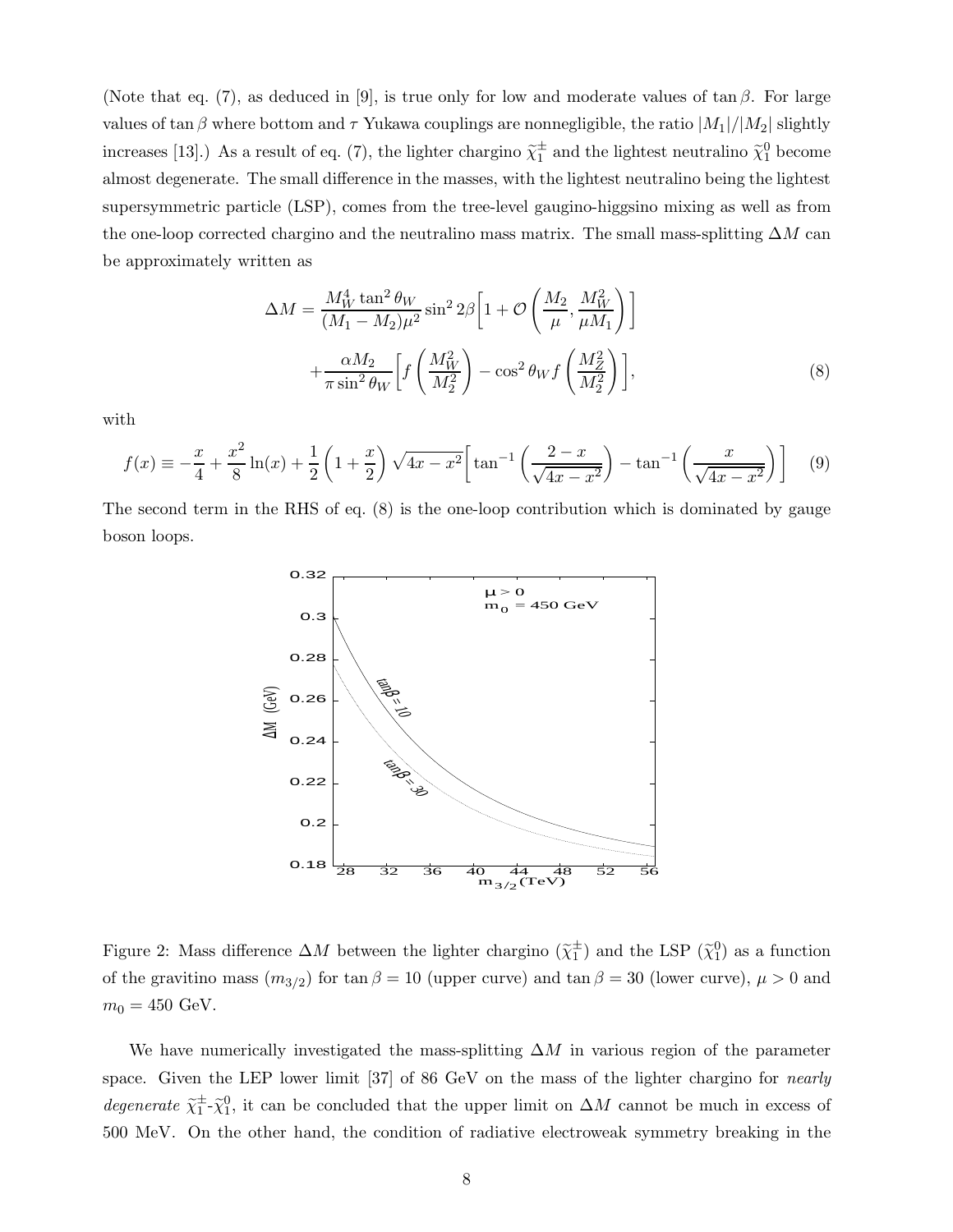AMSB scenario gives the ratio  $|\mu/M_2|$  to be approximately between 3 and 6. For very large  $M_2$  (i.e. for very large  $\mu$ ) the mass difference  $\Delta M$  reaches an asymptotic value of ≈ 165 MeV. Fig. 2 shows the typical variation of  $\Delta M$  as a function of  $m_{3/2}$  for a choice of  $\mu > 0$  and  $m_0 = 450$  GeV. The two choices of  $\tan \beta$  are shown in the figure. The curve is cut off on the left by the lower bound<sup>3</sup> on  $m_{3/2}$  implied by the experimental constraint [37] on the  $\tilde{\chi}_1^{\pm}$  mass  $(m_{\tilde{\chi}_1^{\pm}} > 86 \text{ GeV})$  for the nearly degenerate  $\tilde{\chi}_1^{\pm}$ - $\tilde{\chi}_1^0$  case. On the right, it gets terminated because otherwise the stau becomes the LSP with a further increase<sup>4</sup> in  $m_{3/2}$  for this particular value of  $m_0$ . This is also the reason why we have not been able to show the limiting value of  $\Delta M \approx 165$  MeV on this plot.

In Fig. 3, we show a sample plot of various sparticle contours in the  $m_0 - m_{3/2}$  plane for two different choices of the other parameter, namely tan  $\beta$ . The sign of  $\mu$  has been taken to be positive. One of the very striking features of the minimal AMSB model is the strong mass degeneracy between the left and right charged sleptons. As a result of this, the third and the second generation L-R mixing angles become substantial. They can reach the maximal limit provided  $\tan \beta$  is large. This large L-R mixing of the smuons has been shown to have a strong influence on the neutralino loop contribution (which is a rather small effect as compared to the dominant chargino loop contribution) to  $(g-2)_{\mu}$  [38] in the context of the minimal AMSB scenario. The corresponding constraint on the parameter space has been derived assuming that the supersymmetric contribution to  $(g - 2)_{\mu}$ is restricted within a  $2\sigma$  limit of the combined error from the Standard Model calculation and from the current uncertainty in the Brookhaven measurement [26 - 29]. A similar constraint [26, 28] from the measured radiative decay rate  $\Gamma(B \to X_s \gamma)$  has been invoked.

The top left corners of both the diagrams in Fig. 3, marked by  $X$ , are not allowed. This is due to the twin requirements of  $\tilde{\tau}_1$  not being allowed to be the LSP and  $m_{\tilde{\tau}_1}$  having to exceed the experimental lower bound of 70 GeV [39]. Any further increase in  $m_{3/2}$  for a particular value of  $m_0$  is disallowed since then the staus become tachyonic. Furthermore, the lower limit on  $m_{3/2}$  in each figure comes from the experimental constraint [37]  $m_{\tilde{\chi}_1^{\pm}} > 86$  GeV. One can also check that the maximum possible value of  $m_{3/2}$  for a given  $m_0$  is a decreasing function of tan  $\beta$  [38]. Recently, new bounds on minimal AMSB model parameters have been proposed from the condition that the electroweak symmetry breaking minimum of the scalar potential is the deepest point in the field space [32]. Selected parameters for our entire numerical calculation have been chosen so as to be consistent with all these bounds.

The continuous and dashed curved lines in Fig. 3 stand for contours of constant charged slepton and sneutrino masses respectively  $^5$ . It is easy to see why the latter are lower than the former. The

<sup>&</sup>lt;sup>3</sup>The lower bounds on  $m_{3/2}$  for two different choices of tan  $\beta$  are a little different. However, in this figure we have taken the same origin for both the curves.

<sup>&</sup>lt;sup>4</sup>The value of  $m_{3/2}$  for this to happen is higher for tan  $\beta = 10$  but here we have terminated it at the value corresponding to tan  $\beta = 30$ .

<sup>&</sup>lt;sup>5</sup>We have liberally allowed a certain amount of uncertainty in the theoretical lower bounds [32] on  $m_0$  and  $m_{3/2}$ from the required absence of color or charge nonconserving vacua in the one-loop effective potential on account of two-loop as well as weak threshold corrections.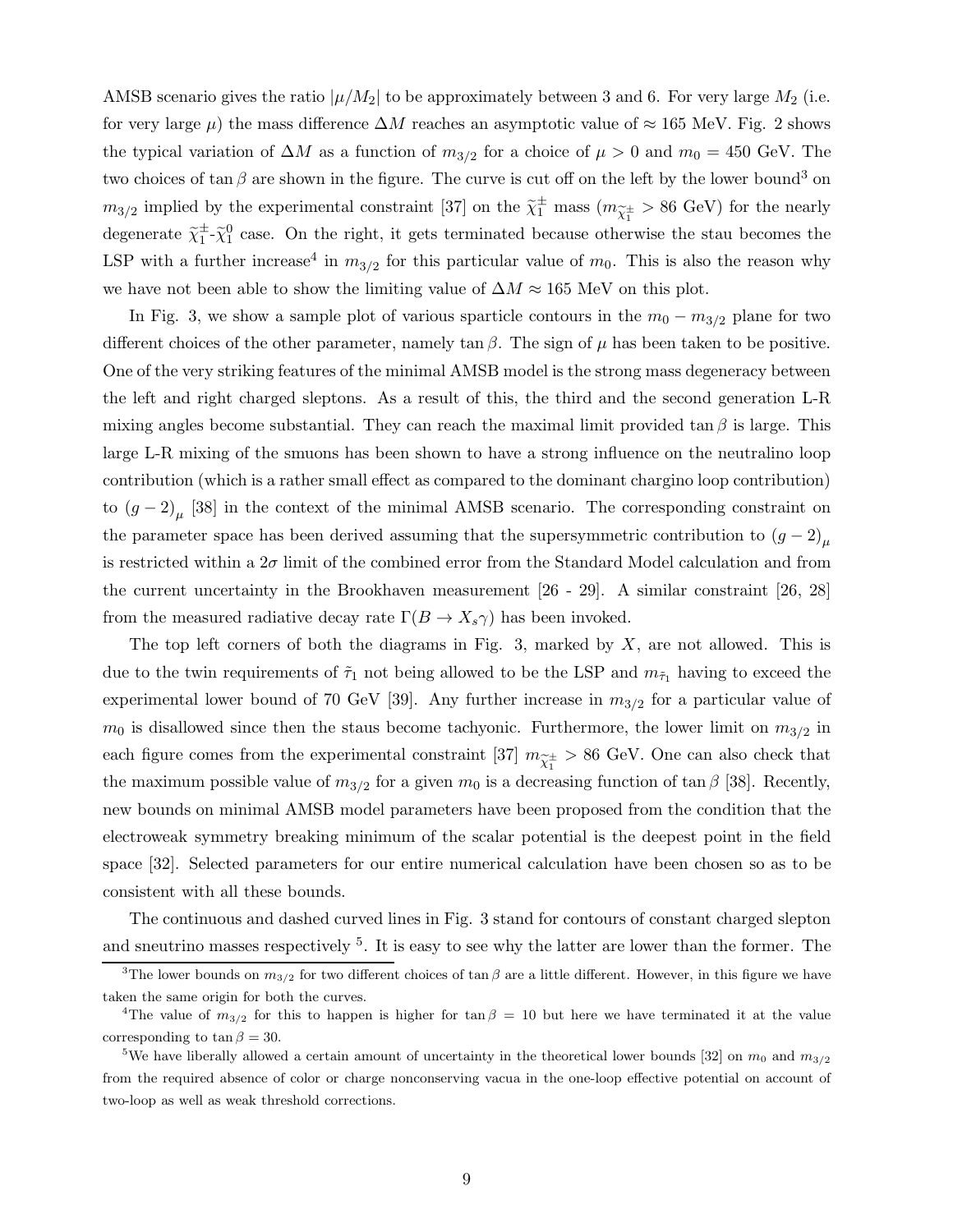

Figure 3: Contours of constant charged slepton (continuous) and sneutrino (dashed) masses in the  $m_0 - m_{3/2}$  plane for (a) tan  $\beta = 10$  and  $\mu > 0$ , (b) tan  $\beta = 30$  and  $\mu > 0$ . The number adjacent to each pair of curved lines corresponds to the sneutrino (slepton) mass for that particular contour. The dotted horizontal lines are the contours of constant  $\tilde{\chi}_2^0$  mass. The number adjacent to each horizontal line is the mass of  $\tilde{\chi}^0_2$  for that contour. The boundaries of constraint, labelled by FM and CHKLS (the near vertical boundary in (a) from  $(g-2)_{\mu}$  and the near horizontal boundaries in (a) and (b) from  $\Gamma(B \to X_s \gamma)$ ), have been taken from Refs. [26] and [28] respectively. The shaded regions are the allowed regions in the two figures.

sneutrino mass is linked with the left charged slepton mass through the  $SU(2)_L$  relation

$$
m_{\tilde{\nu}}^2 = m_{\tilde{L}}^2 + \frac{1}{2}m_Z^2 \cos 2\beta.
$$
 (10)

Thus, for tan  $\beta > 1$ ,  $m_{\tilde{\nu}}$  is always smaller than  $m_{\tilde{L}}$ . Since the right and the left sleptons are very highly degenerate, sneutrinos are always lighter than the right sleptons too. The horizontal lines in Fig. 3 are contours of constant  $\tilde{\chi}_2^0$  mass. It may be noted that no  $\tilde{\chi}_1^0$  mass contour has entered these figures since the LSP  $\tilde{\chi}_1^0$  is always significantly lighter than  $\tilde{\chi}_2^0$ . Depending on various parametric choices, we see that the AMSB sparticle mass spectrum can be broadly classified into two natural categories with mass ordering as given below (sparticle symbols standing for sparticle masses):

- Spectrum A:  $\tilde{\chi}_1^0(\approx \tilde{\chi}_1^{\pm}) < \tilde{\nu} < \tilde{e}_R(\approx \tilde{e}_L) < \tilde{\chi}_2^0$
- Spectrum B:  $\tilde{\chi}_1^0(\approx \tilde{\chi}_1^{\pm}) < \tilde{\chi}_2^0 < \tilde{\nu} < \tilde{e}_R(\approx \tilde{e}_L)$ .

Note that, in AMSB scenarios with a wino LSP,  $\tilde{\chi}_2^{\pm}$  and  $\tilde{\chi}_{3,4}^0$  are higgsino-dominated and heavy enough to be neglected in our signal studies. Also, for large values of  $\tan \beta$ , there exists a region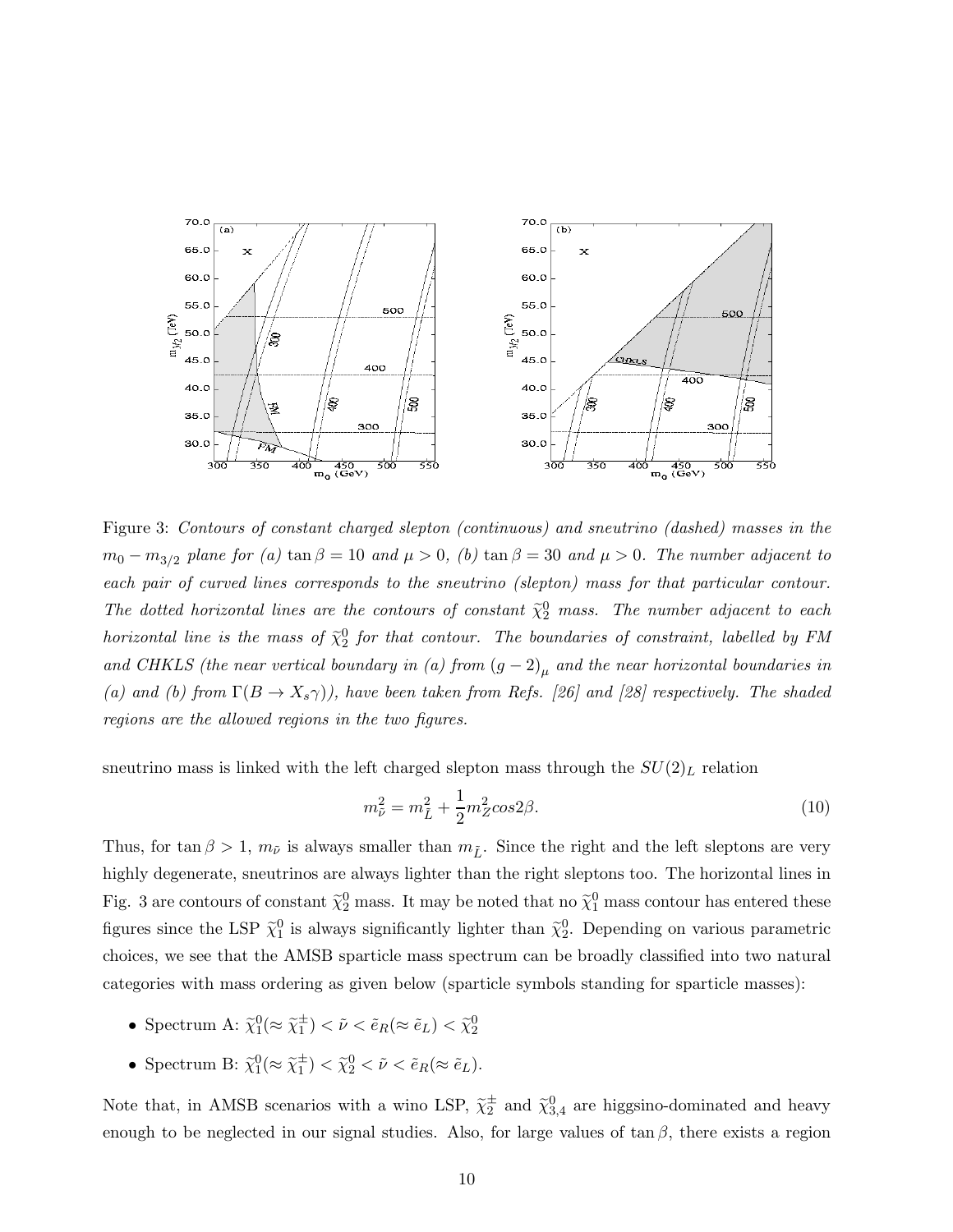where the mass of  $\tilde{\chi}_2^0$  is between that of the lighter stau  $\tilde{\tau}_1$  and the first generation sleptons. This variant, which we call Spectrum B1, is characterized by

• Spectrum B1:  $\tilde{\chi}_1^0(\approx \tilde{\chi}_1^{\pm}) < \tilde{\tau}_1 < \tilde{\chi}_2^0 < \tilde{\nu} < \tilde{e}_R(\approx \tilde{e}_L)$ .

For most of the decay modes, the spectra B and B1 have identical behaviour, and we do not list them separately. The only exception is the decay of  $\tilde{\chi}_2^0$ , which is discussed in Section 3.2.

It can be seen from Fig. 3 that mass-orderings, other than A and B above, are allowed only in very restricted regions of the  $m_{3/2}-m_0$  plane and correspond to the fine tuning of some parameters. This is why we do not consider them further. As already mentioned, staus and smuons are not considered for production here. That is the reason why we have not included them in the two classes of spectrum written above. (However, for completeness, one may note that the smuons are almost degenerate with the selectrons, while the lighter stau is the lightest slepton for large values of tan β). Finally, the regions in the parameter space, where the LSP can be either the  $\tilde{\tau}_1$  (the two stau mass eigenstates are separated because of the large off-diagonal terms in the stau mass matrix) or the sneutrino, are disfavoured on cosmological grounds. Such LSPs are also incompatible with the stability of the supersymmetric scalar potential [32]. Thus, there are really only two distinct classes of spectra which are relevant and interesting for our present study.

# 3 Production and Decays of Sparticles

The basic production processes that we consider are  $e^+e^- \to \tilde{e}_L^{\pm}$  $_{L}^{\pm} \tilde{e}_{L}^{\mp}$  $\bar{t}$ ,  $\tilde{e}^{\pm}_R$  $\overset{\pm}{R}\tilde{e}^{\mp}_{R}$  $\bar{e}_L^{\pm}$ ,  $\tilde{e}_L^{\pm}$  $\stackrel{\pm}{L}\tilde{e}_R^{\mp}$  $\bar{X}_R^1$ ,  $\tilde{\nu} \bar{\tilde{\nu}}$ ,  $\tilde{\chi}_1^0 \tilde{\chi}_2^0$ ,  $\tilde{\chi}_2^0 \tilde{\chi}_2^0$ . We have not included the process  $e^+e^- \to \tilde{\chi}_1^{\pm} \tilde{\chi}_1^{\mp}$  since that will yield two displaced vertices/soft pions in addition to  $E_T$ ; the only way to trigger the reaction would be to consider an additional initial-state-radiated (ISR) photon [31]. However, apart from the rate being lower by a factor  $\alpha$ , such a signal could also come from the light higgsino  $(|\mu| \ll |M_{1,2}|)$  scenario. The process  $e^+e^- \rightarrow \chi_1^+\chi_1^-\gamma$  in the AMSB model has been discussed in Ref. [40]. Another possible process that we have not considered is the heavier  $e^+e^- \to \tilde{\chi}_1^{\pm} \tilde{\chi}_2^{\pm}$  since the dominant decay mode of  $\tilde{\chi}_2^{\pm}$ in the AMSB scenario is  $\tilde{\chi}_2^{\pm} \to \tilde{\chi}_1^{\pm} h$  and then the branching ratio for a final configuration with multilepton + soft pion +  $E_T$  is rather small.

In this section we shall also enumerate all possible decay channels of the low-lying sparticles  $\tilde{\chi}_1^{\pm}, \tilde{\chi}_2^0, \tilde{e}_L, \tilde{e}_R$  and  $\tilde{\nu}$  that result in one or more leptons plus at least one soft charged pion accompanied by missing energy. Let us highlight some important characteristics, selection criteria and conventions that we have used.

- $\tilde{\chi}_1^{\pm}$  and  $\tilde{\chi}_1^0$  are almost exclusively winos and  $\tilde{\chi}_1^{\pm}$  decays slowly (with a visibly displaced vertex  $(X_D)$  only<sup>6</sup> to  $\tilde{\chi}_1^0$  + soft  $\pi^{\pm}$ .
- $\tilde{\chi}_2^0$  is almost a bino; at least, those decays that require a nonzero wino component of  $\tilde{\chi}_2^0$  are neglected, while the higgsino components are unimportant since we are considering only e or

<sup>&</sup>lt;sup>6</sup>Henceforth  $\pi$  wil be used to denote  $X_D$  and/or charged soft pion.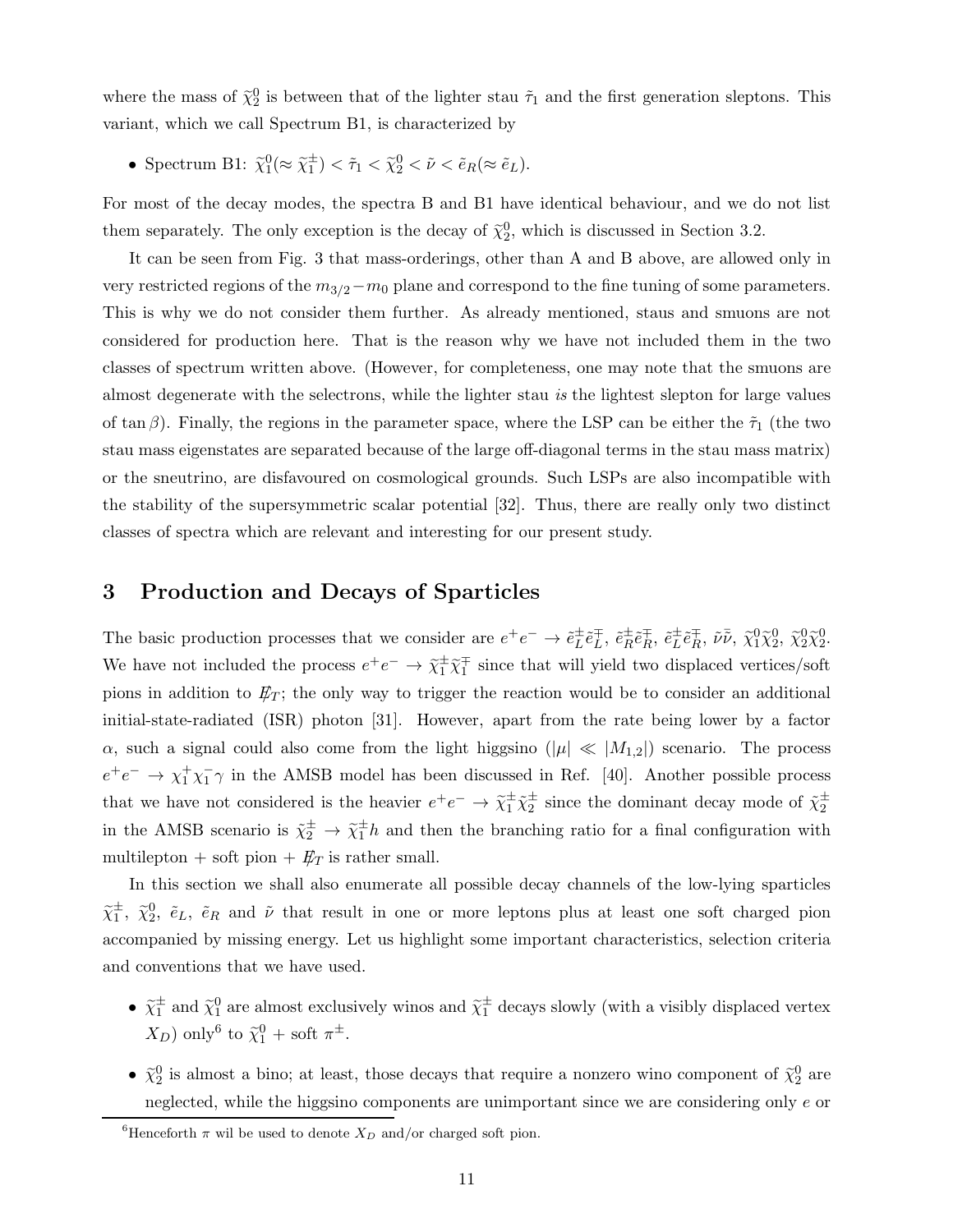$\mu$  in the final state. An exception is made for  $\tilde{\chi}_2^0$  decay in spectrum B, and is discussed in section 3.2.

- Whenever one or more two-body decay channels are kinematically allowed, we do not consider possible three- or four-body channels. Three-body channels, for instance, are significant only when no two-body decay channel exists and are considered only in that situation.
- Written without any suffix,  $\tilde{\nu}$  and  $\nu$  indicate both electron and muon-type sneutrinos. Similarly,  $\ell$  ( $\ell_1$ ,  $\ell_2$ ) stands for e or  $\mu$ . For simplicity, we do not consider any  $\tau$  signals. We use the same notation for both (s)neutrino and anti(s)neutrino; they can be discriminated from the charge of the associated (s)lepton.

#### 3.1 Decay cascade for Spectrum A

For Spectrum A, the allowed decay channels are as follows:

- 1.  $\tilde{\chi}_2^0 \rightarrow \nu \tilde{\nu}, \quad \ell_L^{\pm}$  $_{L}^{\pm}\tilde{\ell}_{L}^{\mp}$  $\ell_R^{\pm} \tilde{\ell}_R^{\mp}$  $_R^+$ .
- 2.  $\tilde{e}_L \to e \tilde{\chi}_1^0$ ,  $\nu_e \tilde{\chi}_1^{\pm}$ .
- 3.  $\tilde{e}_R \to e\tilde{\chi}_2^{0*} \to e\nu\tilde{\nu}$ . Note that  $\tilde{e}_R$  must have a three-body decay since  $\tilde{\chi}_1^0$  has a vanishing bino component. Also, the virtual  $\tilde{\chi}_2^{0*}$  goes into the  $\nu\tilde{\nu}$  channel rather than the  $\ell_L^{\pm}$  $\pm \tilde{\ell}_L^\mp$  $L^+$  channel since  $\tilde{\ell}_L$  is never lighter than  $\tilde{e}_R$  in minimal AMSB. (In other AMSB models [16 - 18] where  $\tilde{e}_R$  is heavier than  $\ell_L$ , this mode is also allowed.) However, the  $\tau\tilde{\tau}_1$  channel, though included in the calculation of the branching fractions of other channels, is not considered explicitly since we do not look at final states with  $\tau$ 's.
- 4.  $\tilde{\nu} \to \nu \tilde{\chi}_1^0$ ,  $\ell^{\mp} \tilde{\chi}_1^{\pm}$ .

This immediately predicts the decay cascade for low-lying sparticles. As already pointed out,  $\tilde{\chi}_1^{\pm}$  results in a visibly displaced vertex  $X_D$  and/or a soft charged pion. We club  $\tilde{\chi}_1^0$ , which invariably appears at the end in sparticle dacays, and  $\nu$  under  $E_T$ . Thus, the end products of various sleptons and  $\tilde{\chi}_2^0$  are

- 1.  $\tilde{\nu} \to \ell^{\pm} \pi^{\mp} E_T$  (it can have a completely invisible mode  $\tilde{\nu} \to \nu \tilde{\chi}_1^0$  and thus can act as a virtual LSP).
- 2.  $\tilde{e}_L \rightarrow e \tilde{E}_T$ ,  $\pi \tilde{E}_T$ .
- 3.  $\tilde{e}_R \to e \rlap{\,/}E_T$ ,  $e \ell^{\pm} \pi^{\mp} \rlap{\,/}E_T$ .
- 4.  $\tilde{\chi}_2^0 \to \ell^{\pm} \pi^{\mp} E_T$ ,  $\ell^+ \ell^- E_T$ ,  $\ell_1^+ \ell_1^- \ell_2^{\pm} \pi^{\mp} E_T$   $(\ell_1, \ell_2 = e, \mu)$ .

We focus on the following six production processes in an  $e^+e^-$  linear collider. Only those final states with one or two soft charged pions accompanied by at least one charged lepton and  $E_T$  are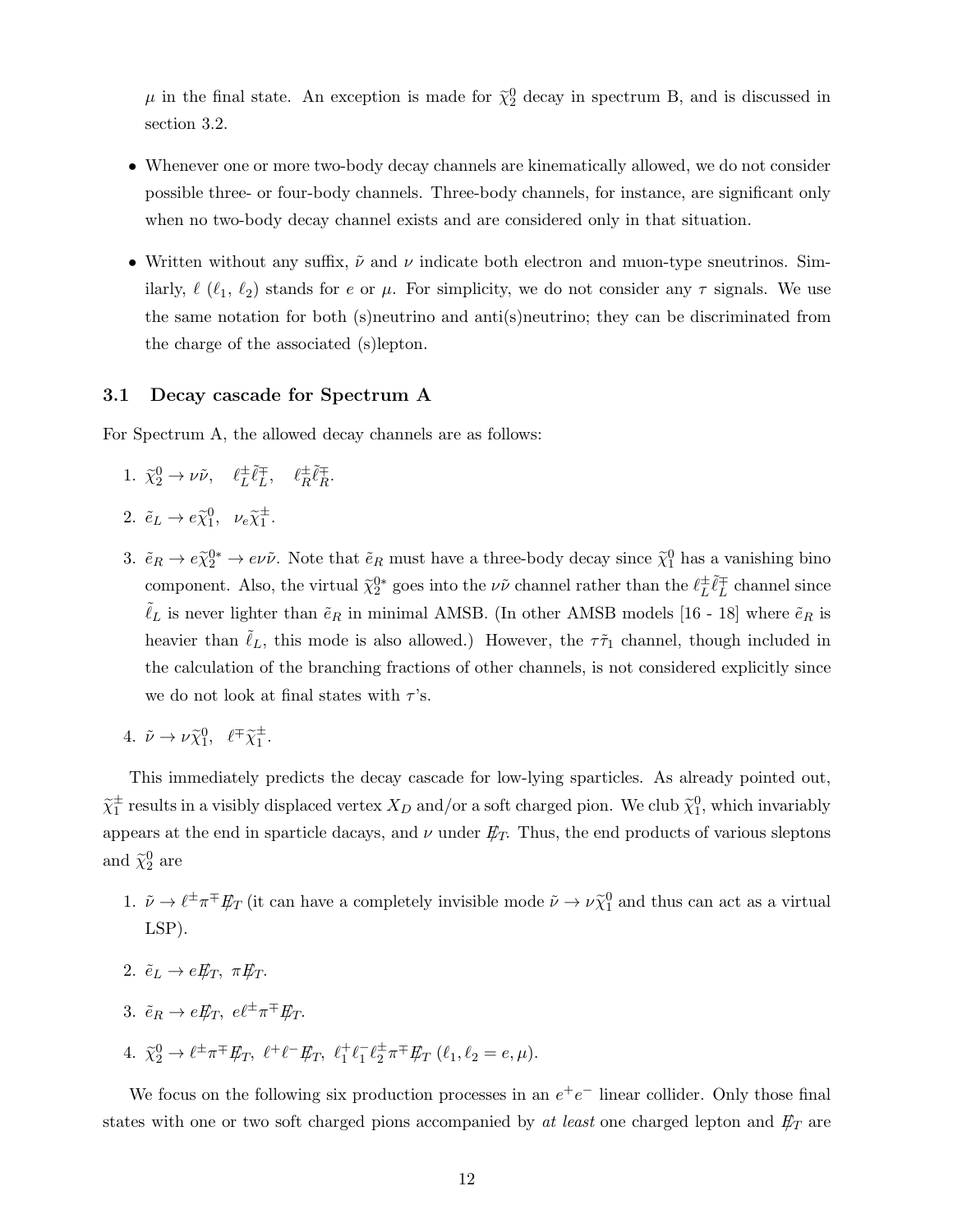enlisted; however, only states with one soft pion, and dileptons with two soft pions, are discussed in detail in the next section. Note that some of the possible final states, e.g., five leptons and a soft pion, has negligibly small cross sections due to very small branching ratios in various stages of the cascade.

#### 3.1.1 Production processes

**Process 1**:  $e^+e^- \to \tilde{\nu}\tilde{\nu}$  : Possible final states here are  $\ell^{\pm}\pi^{\mp}$  or  $\ell^+\ell^-\pi^+\pi^-$ . The leptonic flavour is the flavour of the produced  $\tilde{\nu}$ ; if we consider only  $\tilde{\nu}_e$  pair production (which will be more copious than  $\tilde{\nu}_{\mu}$  pair production due to the t-channel  $\tilde{e}_L$  exchange diagram) the final state will have one or two electrons.

Process 2:  $e^+e^- \rightarrow \tilde{e}_L^+$  $_{L}^{+}\tilde{e}_{L}^{-}$  $\bar{L}$ : The only possible signal here is  $e^{\pm} \pi^{\mp}$ .

Process 3:  $e^+e^- \rightarrow \tilde{e}_R^+$  $+ \tilde{e}_R^ R$ : There can be two possible pionic final states in this case, namely,  $e^+e^-\ell^{\pm}\pi^{\mp}$ , and  $e^+e^-\ell^{\pm}_1\ell^{\mp}_2\pi^+\pi^-$ . Note that here  $\ell_1$  and  $\ell_2$  may be different since they come from the flavour-blind  $\tilde{\chi}_2^0$  decay. Thus, there are four possible combinations of two-pion final states.

Process 4:  $e^+e^- \rightarrow \tilde{e}_R^{\pm}$  $\stackrel{\pm}{R}\tilde{e}_L^{\mp}$  $\bar{L}$ : This process takes place only through the *t*-channel exchange of  $\tilde{\chi}_2^0$ . The corresponding final states are  $e^{\pm}\pi^{\mp}$ ,  $e^+e^- \ell^{\pm}\pi^{\mp}$  and  $e^{\pm}\ell^{\mp}\pi^+\pi^-$ .

**Process 5:**  $e^+e^- \to \tilde{\chi}^0_1 \tilde{\chi}^0_2$ : The final state here is essentially that obtained from the cascade decay of  $\tilde{\chi}_2^0$ . We will focus on only two generic channels, namely,  $\ell^{\pm} \pi^{\mp}$  and  $\ell_1^{\pm} \ell_1^{-} \ell_2^{\pm} \pi^{\mp}$   $(\ell_1, \ell_2 = e, \mu)$ . Depending on the flavours of  $\ell_1$  and  $\ell_2$ , there are actually six channels.

**Process 6:**  $e^+e^- \to \tilde{\chi}_2^0 \tilde{\chi}_2^0$ : The pair production of  $\tilde{\chi}_2^0$  produces a rich variety of possible final states. Single pion final states include  $\ell^{\pm}\pi^{\mp}$ ,  $\ell_1^{\pm}\ell_2^{\pm}\ell_2^-\pi^{\mp}$  and  $\ell_1^{\pm}\ell_2^{\pm}\ell_2^-\ell_3^{\pm}\ell_3^-\pi^{\mp}$ . Note that every possible configuration necessarily has an odd number of charged leptons. Depending on the leptonic flavour, one has twelve channels with single soft pions plus one or more charged leptons plus  $E_T$ . There are three two-pion final states with an even number of charged leptons:  $\ell_1^{\pm} \ell_2^{\mp} \pi^+ \pi^-$ ,  $\ell_1^{\pm} \ell_2^+ \ell_2^- \ell_3^{\mp} \pi^+ \pi^$ and  $\ell_1^{\pm} \ell_2^{\pm} \ell_3^{\pm} \ell_3^{\pm} \ell_4^{\mp} \pi^+ \pi^-$ . These result in fifteen flavour-specific channels.

#### 3.2 Decay cascade for Spectrum B

The allowed decay channels for Spectrum B are as follows:

- 1.  $\tilde{e}_L \to e \tilde{\chi}_1^0$ ,  $e \tilde{\chi}_2^0$ ,  $\nu_e \tilde{\chi}_1^{\pm}$ .
- 2.  $\tilde{e}_R \to e \tilde{\chi}_2^0$ . Thus  $\tilde{e}_R$  has a more prompt decay in spectrum B than in spectrum A.
- 3.  $\tilde{\nu} \to \nu \tilde{\chi}_1^0$ ,  $\nu \tilde{\chi}_2^0$ ,  $\ell^{\pm} \tilde{\chi}_1^{\pm}$ .
- 4.  $\tilde{\chi}_2^0$  does not have the two-body decay channel to a lepton and a slepton. Its dominant decay modes are:  $\tilde{\chi}_2^0 \to \tilde{\chi}_1^0 h$ ,  $\tilde{\chi}_2^0 \to \tilde{\chi}_1^0 Z$ ,  $\tilde{\chi}_2^0 \to \tilde{\chi}_1^{\pm} W^{\mp}$ , where h is the lightest CP-even Higgs scalar. The last two modes occur through the tiny wino and/or higgsino components of the predominantly binolike  $\tilde{\chi}_2^0$ . Still, they dominate over the three-body decay channels mediated by virtual sneutrinos or left charged sleptons:  $\tilde{\chi}_2^0 \to \nu \tilde{\nu}^* \to \nu \nu \tilde{\chi}_1^0$ ,  $\nu \ell^{\pm} \pi^{\mp} \tilde{\chi}_1^0$ ;  $\tilde{\chi}_2^0 \to \ell_L^{\pm}$  $\pm \tilde{\ell_L^*}$ ∓  $\rightarrow$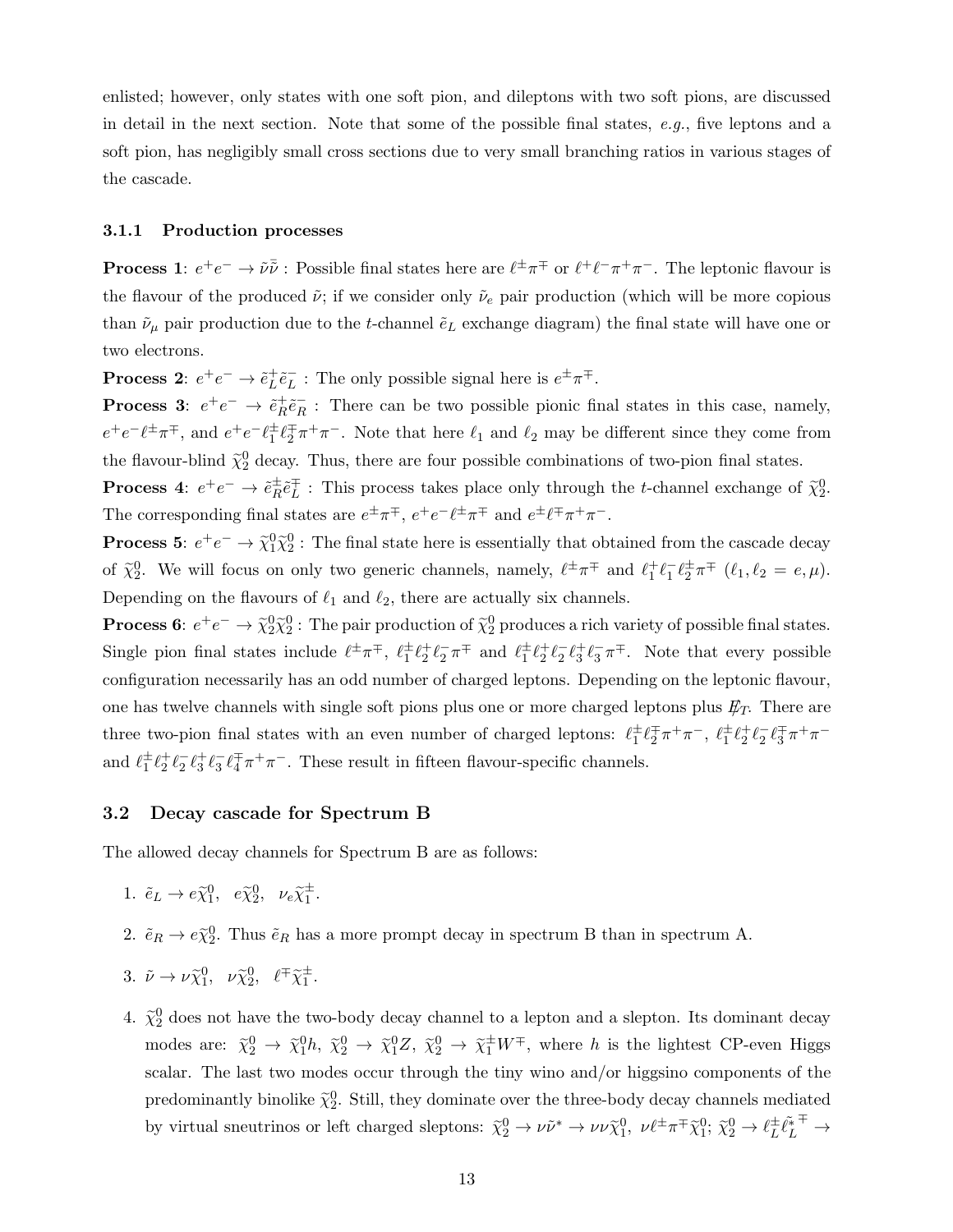$\ell^+\ell^-\tilde{\chi}_1^0$ ,  $\ell^{\pm}\nu\pi^{\mp}\tilde{\chi}_1^0$ . Since an  $\tilde{\ell}_R$  cannot decay into  $\ell\tilde{\chi}_1^0$ , any  $\tilde{\ell}_R$ -mediated decay does not occur. The two-body modes are, of course, not kinematically suppressed; the mass limit of  $\tilde{\chi}_1^{\pm}$  governs the minimum mass splitting of  $\tilde{\chi}_2^0$  and  $\tilde{\chi}_1^0$  and precludes any such suppression.

For Spectrum B1 (see the last paragraph of Section 2), the two body channel  $\tilde{\chi}_2^0 \to \tau \tilde{\tau}_1$  opens up, and the branching ratios of all the above-mentioned two-body channels get suppressed. Since we are not looking at final states with  $\tau$ 's, it would be hard to detect a  $\tilde{\chi}_2^0$  in this case.

The decay cascades for sleptons and gauginos are:

- 1.  $\tilde{\chi}_2^0 \to \ell^{\pm} \pi^{\mp} E_T$ ,  $\ell^{\pm} \ell^- E_T$ .  $\tilde{\chi}_2^0$  also has a virtual LSP mode  $\tilde{\chi}_2^0 \to \nu \nu \tilde{\chi}_1^0$ . The leptons come from the decay of W and Z; h decays dominantly into  $b\bar{b}$  and  $\tau\bar{\tau}$  which we do not consider here. Note that the three-body channels also give the same final states, albeit in a tiny fraction. As discussed earlier, the branching ratios for these modes suffer a heavy suppression once we look at Spectrum B1.
- 2.  $\tilde{\nu} \to \ell^{\pm} \pi^{\mp} E_T$ ,  $\ell^{\pm} \ell^- E_T$  (and the virtual LSP mode listed for spectrum A).
- 3.  $\tilde{e}_L \rightarrow e \not{E}_T$ ,  $\pi \not{E}_T$ ,  $e \ell^+ \ell^- \not{E}_T$ ,  $e \ell^{\pm} \pi^{\mp} \not{E}_T$ .
- 4.  $\tilde{e}_R \to e \rlap{\,/}E_T$ ,  $e \ell^+ \ell^- \rlap{\,/}E_T$ ,  $e \ell^{\pm} \pi^{\mp} \rlap{\,/}E_T$ .

Next, we enlist the signals for the pair production of charged sleptons and gauginos. As stated earlier, our signals consist of one or more charged leptons (but no  $\tau$ ) plus one or two soft charged pions, accompanied with  $E_T$ .

#### 3.2.1 Production processes

**Process 1**:  $e^+e^- \to \tilde{\nu}\tilde{\nu}$  : Possible one pion final states are  $\ell^{\pm}\pi^{\mp}$  and  $\ell_1^{\pm}\ell_1^{\pm}\ell_2^{\pm}\pi^{\mp}$ , where  $\ell_1$  and  $\ell_2$  can both be e or  $\mu$  irrespective of the sneutrino flavour. Thus, there can be six flavour-specific final states. The only possible two-pion final state is  $\ell_1^{\pm} \ell_2^{\mp} \pi^+ \pi^-$ , which actually is a combination of three flavour-specific channels.

**Process 2:**  $e^+e^- \rightarrow \tilde{e}_L^+$  ${}_{L}^{+}\tilde{e}_{L}^{-}$ : The one-pion final states are  $\ell^{\pm}\pi^{\mp}$ ,  $e^{+}e^{-}\ell^{\pm}\pi^{\mp}$ ,  $e^{\pm}\ell^{+}\ell^{-}\pi^{\mp}$ , and  $e^+e^-\ell_1^+\ell_1^-\ell_2^{\pm}\pi^{\mp}$ . Written in full, they indicate two one-lepton, three three-lepton and four fivelepton final states. The two-pion states are  $e^{\pm} \ell^{\pm} \pi^{\mp} \pi^{\mp}$  (note that in this case we may have a like-sign dilepton signal) and  $e^+e^-\ell_1^{\pm}\ell_2^{\pm}\pi^{\mp}\pi^{\mp}$  (this will result in a four-lepton signal, with three of them of the same sign).

Process 3:  $e^+e^- \rightarrow \tilde{e}_R^+$  $R^+ \tilde{e}^-_R$ : Right selectrons can only decay to  $\tilde{\chi}^0_2$ , so the possible one-pion signals are  $e^+e^-\ell^{\pm}\pi^{\mp}$  and  $e^+e^-\ell^{\pm}_1\ell^-_1\ell^{\pm}_2\pi^{\mp}$ . Altogether, they add up to six one-pion final states. The only possible two-pion state is  $e^+e^-\ell_1^{\pm}\ell_2^{\pm}\pi^{\mp}\pi^{\mp}$ .

**Process 4**:  $e^+e^- \rightarrow \tilde{e}_R^{\pm}$  $\stackrel{\pm}{R}\tilde{e}_L^{\mp}$  $\frac{1}{L}$ : There are four generic one-pion final states for this associated production process, namely,  $e^{\pm}\pi^{\mp}$ ,  $e^{\pm}e^{\pm}e^{\mp}\pi^{\mp}$ ,  $e^{\pm}\ell^{\pm}\ell^{\mp}\pi^{\mp}$  and  $e^+e^-\ell_1^{\pm}\ell_1^{\pm}\ell_2^{\pm}\pi^{\mp}$ , which result in eight flavour-specific channels. The two-pion final states can be  $e^{\pm} \ell^{\pm} \pi^{\mp} \pi^{\mp}$  and  $e^+ e^- \ell_1^{\pm} \ell_2^{\pm} \pi^{\mp} \pi^{\mp}$ .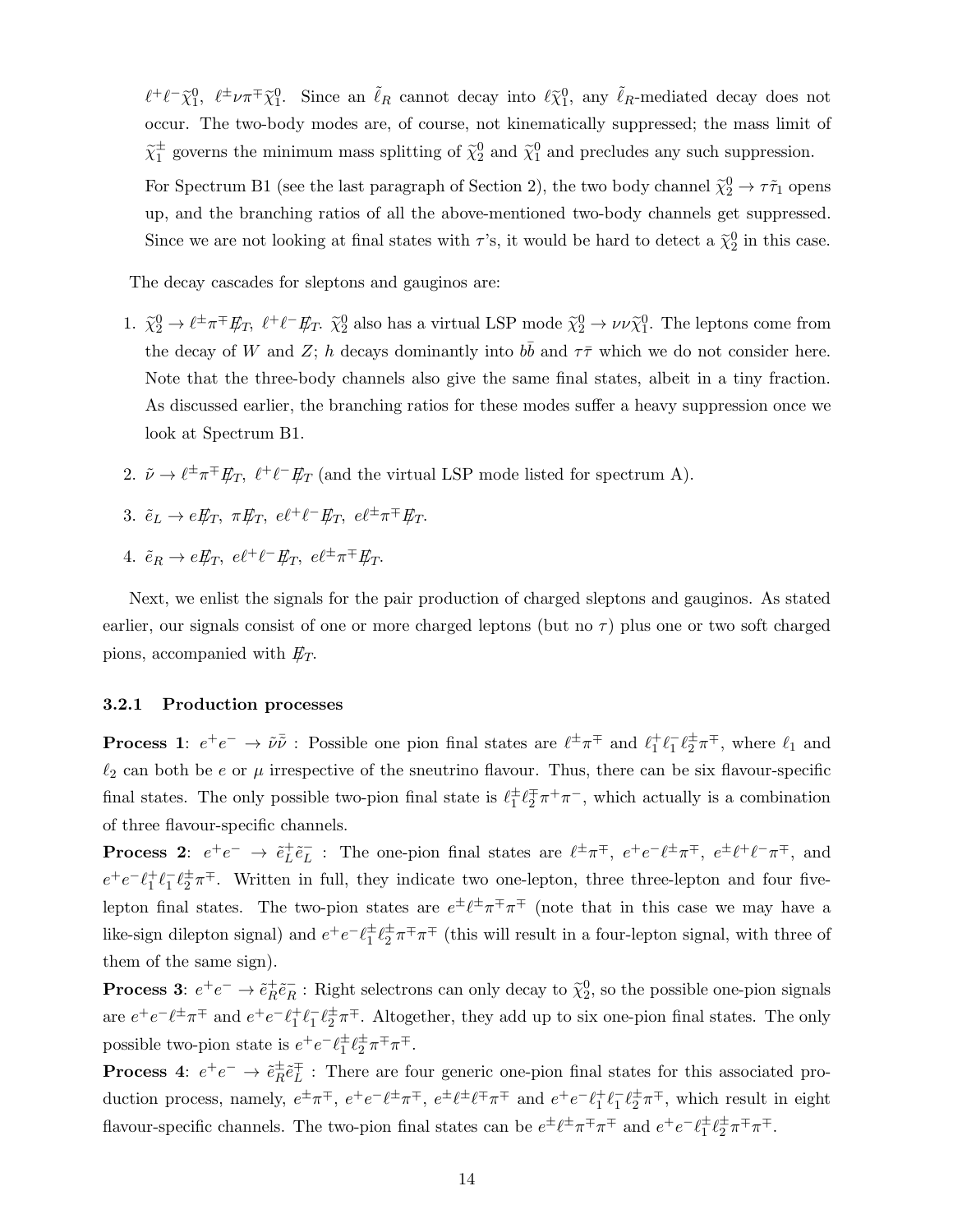**Process 5:**  $e^+e^- \to \tilde{\chi}_1^0 \tilde{\chi}_2^0$  : There is only one possible channel, *viz.*  $\ell^{\pm} \pi^{\mp}$ . **Process 6**:  $e^+e^- \to \tilde{\chi}_2^0 \tilde{\chi}_2^0$  : Possible one-pion channels are  $\ell^{\pm} \pi^{\mp}$  and  $\ell_1^{\pm} \ell_1^- \ell_2^{\pm} \pi^{\mp}$ , resulting in six channels altogether.

In the three-lepton channel, two leptons of opposite sign and identical flavour should have their invariant mass peaked at  $m_Z$ . The only possible two-pion channel is  $\ell_1^{\pm} \ell_2^{\pm} \pi^{\mp} \pi^{\mp}$ . Note that this decay may also give a like-sign dilepton signal.

| Spectrum     | Parent Channels<br><b>Signals</b>                                                                       |                                                                                                                                                                                      |  |  |  |  |
|--------------|---------------------------------------------------------------------------------------------------------|--------------------------------------------------------------------------------------------------------------------------------------------------------------------------------------|--|--|--|--|
|              | $e \pi$                                                                                                 | $\tilde{\nu} \overline{\tilde{\nu}}, \quad \tilde{e}_L \tilde{e}_L, \quad \tilde{e}_L \tilde{e}_R, \quad \tilde{\chi}_1^0 \tilde{\chi}_2^0, \quad \tilde{\chi}_2^0 \tilde{\chi}_2^0$ |  |  |  |  |
|              | $\mu \pi$                                                                                               | $\tilde{\nu} \overline{\tilde{\nu}}, \quad \tilde{\chi}_1^0 \tilde{\chi}_2^0, \quad \tilde{\chi}_2^0 \tilde{\chi}_2^0$                                                               |  |  |  |  |
| $\mathbf{A}$ | $e e \ell \pi$                                                                                          | $\tilde{e}_R \tilde{e}_R$ , $\tilde{e}_L \tilde{e}_R$ , $\tilde{\chi}^0_1 \tilde{\chi}^0_2$ , $\tilde{\chi}^0_2 \tilde{\chi}^0_2$                                                    |  |  |  |  |
|              | $\mu \mu \ell \pi$                                                                                      | $\widetilde{\chi}_1^0 \widetilde{\chi}_2^0$ , $\widetilde{\chi}_2^0 \widetilde{\chi}_2^0$                                                                                            |  |  |  |  |
|              | $\ell_1$ $\ell_1$ $\ell_2$ $\ell_2$ $\ell_3$ $\pi$                                                      | $\tilde{\chi}_2^0 \tilde{\chi}_2^0$ ( $\ell_{1,2,3} = e, \mu$ )                                                                                                                      |  |  |  |  |
|              | $e \pi$                                                                                                 | $\tilde{\nu} \overline{\tilde{\nu}}, \quad \tilde{e}_L \tilde{e}_L, \quad \tilde{e}_L \tilde{e}_R, \quad \tilde{\chi}_1^0 \tilde{\chi}_2^0, \quad \tilde{\chi}_2^0 \tilde{\chi}_2^0$ |  |  |  |  |
|              | $\mu \pi$                                                                                               | $\tilde{\nu} \overline{\tilde{\nu}}, \quad \tilde{e}_L \tilde{e}_L, \quad \tilde{\chi}^0_1 \tilde{\chi}^0_2, \quad \tilde{\chi}^0_2 \tilde{\chi}^0_2$                                |  |  |  |  |
| B            | $e \ell_1 \ell_2 \pi$                                                                                   | $\tilde{e}_R \tilde{e}_R$ , $\tilde{e}_L \tilde{e}_R$ , $\tilde{e}_L \tilde{e}_L$ , $\tilde{\nu} \overline{\tilde{\nu}}$ , $\tilde{\chi}_2^0 \tilde{\chi}_2^0$                       |  |  |  |  |
|              |                                                                                                         | $(\ell_{1,2}=e, \mu)$                                                                                                                                                                |  |  |  |  |
|              | $\widetilde{\chi}^0_2 \widetilde{\chi}^0_2$ , $\tilde{\nu} \overline{\tilde{\nu}}$<br>$\mu \mu \mu \pi$ |                                                                                                                                                                                      |  |  |  |  |
|              |                                                                                                         | $e e \ell_1 \ell_1 \ell_2 \pi$ $\phi_L \tilde{e}_L, \tilde{e}_R \tilde{e}_R, \tilde{e}_L \tilde{e}_R (\ell_{1,2} = e, \mu)$                                                          |  |  |  |  |

Table 1: Possible one or multilepton signal with one soft pion. All possible combinations of leptonic flavours are to be taken into account where the flavour is not shown explicitly.

A list of all possible final states and their parent sparticles, as discussed above, for both Spectra A and B, is given in Table 1 for one pion channels. A similar list is given in Table 2 for two pion channels. In the next section, we discuss some of the one-pion signals and the dilepton plus dipion signal, in detail, but let us note a few key features right at this point.

- One can sometimes have the same signal for Spectrum A or B; however, their sources are different. This means that the production cross-section and different distributions will also vary from one spectrum to the other; this may help discriminate between them. A useful option may be to use one polarized beam when some of the channels would be altogether ruled out.
- One must have an odd (even) number of charged leptons produced in conjunction with one (two) soft pion(s) in order to maintain charge neutrality. However, one can have a maximum of five leptons in the one-pion channel for both Spectra A and B. On the other hand, for two-pion channels, Spectrum A allows at most six charged leptons, while Spectrum B allows only four. The signal cross sections of the multilepton channels (with lepton number  $\geq 4$ )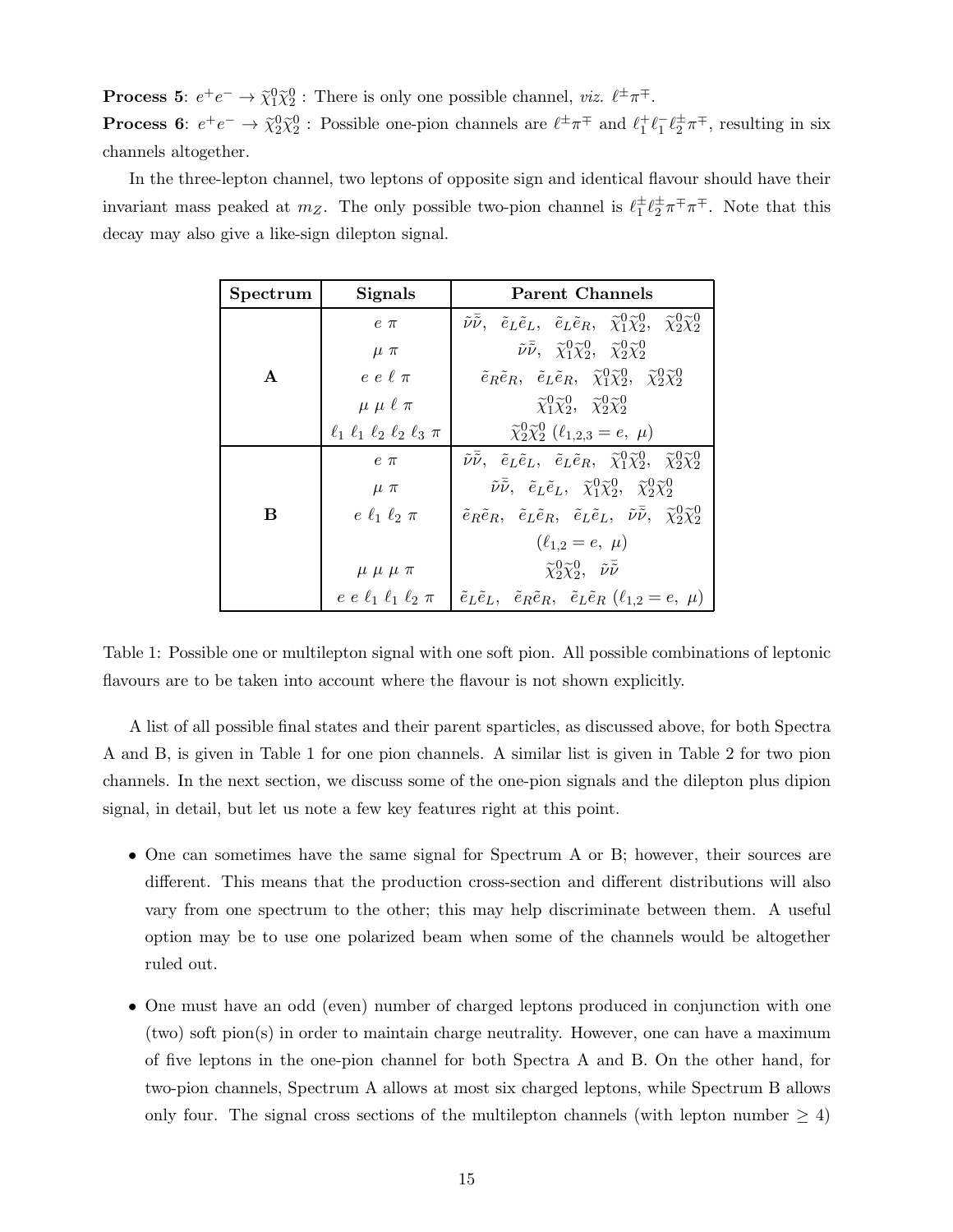may, however, be unobservably small with the presently designed luminosity of a  $\sqrt{s} = 1 \text{ TeV}$ linear collider.

- Three charged lepton plus one soft pion  $(3\ell 1\pi)$  signals are interesting in their own right. Consider the  $3\mu1\pi$  signal. For Spectrum B, two opposite sign muons must have their invariant mass peaked at  $m_Z$ , while no such compulsion exists for Spectrum A. This can serve as a useful discriminator between these two options.
- For signals with more than three charged leptons, one must have at least two electrons for Spectrum B, while all of them can be muons for Spectrum A. This can be directly traced to the fact that for Spectrum B a selectron pair is the parent whereas a  $\tilde{\chi}_2^0$  pair generates the multilepton signal in Spectrum A.
- For two-pion and two charged lepton final states, one may have more like-sign dileptons for Spectrum B than for Spectrum A. For one-pion states, one may get a stronger same-flavour like-sign dilepton signal for Spectrum B. The reasons are twofold: (a) Spectrum B gives  $\tilde{\chi}_2^0$ pairs more frequently at intermediate stages of the cascade and (b)  $\tilde{\chi}_2^0$  in Spectrum A is expected to be heavier than in Spectrum B. In fact, for Spectrum A  $\tilde{\chi}^0_2$  may even be outside the energy reach of the collider, in which case there will not be any like sign dilepton events in the final state.
- From theoretical considerations of charge and colour conservation, sleptons are expected [32] to be somewhat heavy in the minimal AMSB model. In fact, the lower bounds on their masses depend on the chargino mass.

| Spectrum     | <b>Signals</b>                 | Parent Channels                                                                                                                             |  |  |  |
|--------------|--------------------------------|---------------------------------------------------------------------------------------------------------------------------------------------|--|--|--|
|              | $e \ell \pi \pi$               | $\tilde{\nu} \overline{\tilde{\nu}}, \quad \tilde{e}_L \tilde{e}_R, \quad \tilde{\chi}^0_2 \tilde{\chi}^0_2$                                |  |  |  |
|              | $\mu \mu \pi \pi$              | $\tilde{\nu} \overline{\tilde{\nu}}, \quad \tilde{\chi}^0_2 \tilde{\chi}^0_2$                                                               |  |  |  |
| $\mathbf{A}$ | $e e \ell_1 \ell_2 \pi \pi$    | $\tilde{e}_R \tilde{e}_R$ , $\tilde{\chi}^0_2 \tilde{\chi}^0_2$ ( $\ell_{1,2} = e$ , $\mu$ )                                                |  |  |  |
|              | $\mu \mu \mu \ell \pi \pi$     | $\widetilde{\chi}^0_2 \widetilde{\chi}^0_2$                                                                                                 |  |  |  |
|              | n e, (6-n) $\mu$ , $\pi$ $\pi$ | $\widetilde{\chi}^0_2 \widetilde{\chi}^0_2$                                                                                                 |  |  |  |
|              | $(0 \leq n \leq 6)$            |                                                                                                                                             |  |  |  |
|              | $e \ell \pi \pi$               | $\tilde{\nu} \overline{\tilde{\nu}}, \quad \tilde{e}_L \tilde{e}_L, \quad \tilde{e}_L \tilde{e}_R, \quad \tilde{\chi}^0_2 \tilde{\chi}^0_2$ |  |  |  |
| в            | $\mu \mu \pi \pi$              | $\tilde{\nu} \overline{\tilde{\nu}}, \quad \widetilde{\chi}_2^0 \widetilde{\chi}_2^0$                                                       |  |  |  |
|              | $e e \ell_1 \ell_2 \pi \pi$    | $\tilde{e}_R \tilde{e}_R$ , $\tilde{e}_L \tilde{e}_L$ , $\tilde{e}_R \tilde{e}_L$ $(\ell_{1,2} = e, \mu)$                                   |  |  |  |

Table 2: The same as in Table 1, with two soft pions.

Before we conclude this section, let us just mention how the decay products change identity when we deviate from the assumptions of minimal AMSB and make  $\tilde{e}_R$  sufficiently heavier than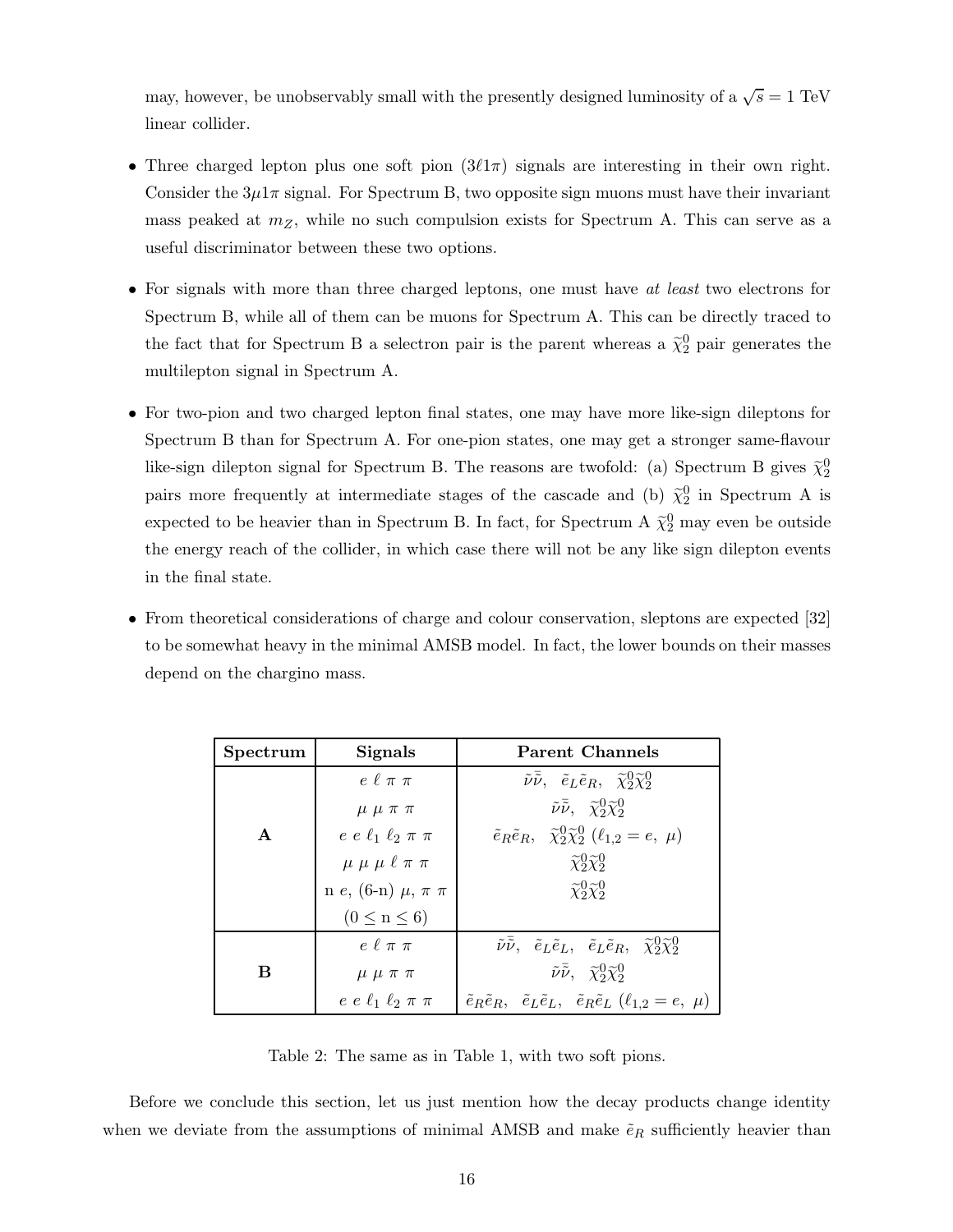$\tilde{e}_L$ . First, note that the decay  $\tilde{e}_R \to \tilde{e}_L$  plus a virtual higgsino-type neutralino is suppressed both due to its mass and the selectron coupling of the latter. It need not be considered. We can then discuss the three following scenarios:

- Spectrum A':  $\tilde{\chi}_1^0(\approx \tilde{\chi}_1^{\pm}) < \tilde{\nu} < \tilde{e}_L < \tilde{e}_R < \tilde{\chi}_2^0$
- Spectrum  $A''$ :  $\tilde{\chi}_1^0(\approx \tilde{\chi}_1^{\pm}) < \tilde{\nu} < \tilde{e}_L < \tilde{\chi}_2^0 < \tilde{e}_R$
- Spectrum B':  $\tilde{\chi}_1^0(\approx \tilde{\chi}_1^{\pm}) < \tilde{\chi}_2^0 < \tilde{\nu} < \tilde{e}_L < \tilde{e}_R$

In spectrum A', only  $\tilde{e}_R$  acquires a new decay channel, viz.,  $\tilde{e}_R \to e\ell^+\ell^- E_T$ . This is because the virtual  $\tilde{\chi}_2^{0*}$  can now decay into a left charged slepton, which is lighter than the corresponding right charged slepton. Thus, one may have a  $5\ell + \pi$  signal from the pair production of  $\tilde{e}_R$ . In spectrum A'',  $\tilde{e}_R$  has the two-body decay to  $\tilde{e}_R \to e \tilde{\chi}_2^0$ . Apart from the fact that the lifetime of  $\tilde{e}_R$ is significantly shorter in this model as compared to spectrum A, the final products are identical (assuming that  $\tilde{e}_R$ , the heaviest low-lying charged slepton, is within the kinematic reach of the machine). The decay pattern of spectrum B' is identical to that of spectrum B since the pattern for the latter does not depend upon the degeneracy of  $\tilde{e}_L$  and  $\tilde{e}_R$ .

### 4 Numerical results and discussions

Cross sections for the production of various two-sparticle combinations have been calculated at an  $e^+e^-$  CM energy of 1 TeV for two values of tan  $\beta$ , namely, 10 and 30, for  $\mu > 0$ . Here, we would like to point out that in our parton level Monte Carlo simulation we have not taken into account the ISR and beamstrahlung effects. The said cross sections, computed under this condition, were multiplied by the proper branching fractions of the corresponding decay channels to get the final states described in Tables 4 and 5. Coming to numbers, the selection cuts that have been used on the decays products are as follows:

- The transverse momentum of the lepton(s)  $p_T^{\ell} > 5$  GeV.
- The pseudorapidities of the lepton(s) and of the pion  $|\eta| < 2.5$ .
- The electron-pion isolation variable  $\Delta R = \sqrt{(\Delta \eta)^2 + (\Delta \phi)^2} > 0.4$ .
- The missing transverse energy  $E_T > 20$  GeV.
- The transverse momentum of the soft pion  $p_T^{\pi} > 200$  MeV for a detectable pion.

The kinematic distributions of the final state particles for the  $e^{\pm} + \pi^{\mp} + \not{E}_T$  signal have been studied for the following sample point in the AMSB parameter space corresponding to Spectrum A:  $m_{3/2} = 44$  TeV,  $\tan \beta = 30$ ,  $\mu > 0$  and  $m_0 = 410$  GeV. For these values of AMSB input parameters,  $\Delta M = 198$  MeV. In order to obtain the total distribution of some kinematic variable X one now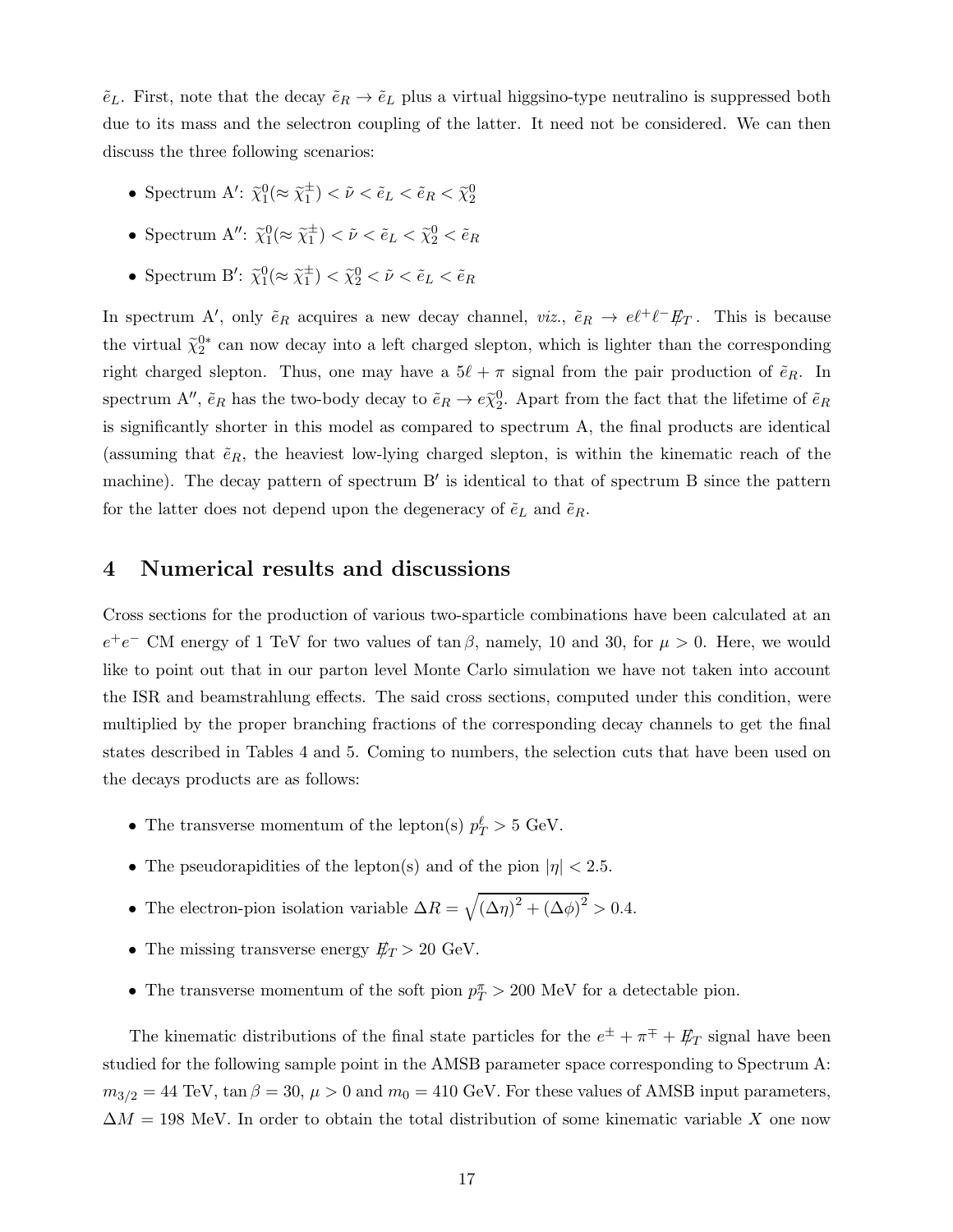needs to add the contributions from all the individual channels as mentioned earlier. The total normalized distribution can be expressed as:

$$
\frac{1}{\sigma} \frac{d\sigma}{dX} = \sum_{i=1}^{n} \frac{1}{\sigma_i} \frac{d\sigma_i}{dX}
$$
\n(11)

| Spectrum    | Parameter Set | $m_0$ (GeV) | $m_{3/2}$ (TeV) | $\tan \beta$ |
|-------------|---------------|-------------|-----------------|--------------|
|             | (a)           | 340         | 44              | 10           |
|             | (b)           | 350         | 42              | 10           |
|             | (c)           | 360         | 39              | 10           |
| $\mathbf A$ | (d)           | $380\,$     | 46              | 30           |
|             | (e)           | 410         | 44              | 30           |
|             | (f)           | 450         | 47              | 30           |
|             | (a)           | 330         | 32              | 10           |
|             | (b)           | 350         | 33              | 10           |
| $\bf{B}$    | (c)           | 360         | 34              | 10           |
|             | (d)           | 460         | 44              | 30           |
|             | (e)           | 475         | 44              | 30           |
|             | (f)           | 510         | 47              | 30           |

Table 3: Selected parameter points with  $\mu > 0$  for computed cross sections.

In Eq. 11, X can be the transverse momentum  $p_T^e$  of the electron, the decay length L of the chargino or the soft pion transverse momentum  $p_T^{\pi}$  and i runs from 1 to 6, covering all processes which give rise to this distribution. The electron  $p<sub>T</sub>$  distribution corresponding to the signal  $e^{\pm} \pi^{\mp} E_T$ , for spectrum A, is shown in Fig. 4(a) and demonstrates a very wide distribution. This highly energetic electron can be used to trigger such events. After that one can look for the heavily ionizing charged track by the chargino ending in a soft pion in the Silicon Vertex Detector (SVD) located very close to the beam pipe. For this purpose, the knowledge of the chargino decay length is very important. The probability that the chargino decays before travelling a distance  $\lambda$  is given by  $P(\lambda) = 1 - \exp(-\lambda/L)$ , where  $L = c\tau(\beta\gamma)$  is the average decay length of the chargino. From this, one can generate the actual decay length distribution of the chargino as  $\lambda = -L\ln[1 - P(\lambda)],$ where  $P(\lambda)$  is generated by a random number between 0 and 1. In Fig 4(b), we have displayed the chargino decay length distribution with the selection cuts mentioned above. Though most of the events in this figure cluster at lower decay lengths for which the  $\tilde{\chi}_1^{\pm}$  decay would be so prompt as to make the charged track invisible (in this case the end product soft  $\pi$  will still be detectable), a substantial number of events do have reasonably large decay lengths for which  $X_D$  may be visible. In case the chargino track is not seen, our signal can still be observed by looking at the soft pion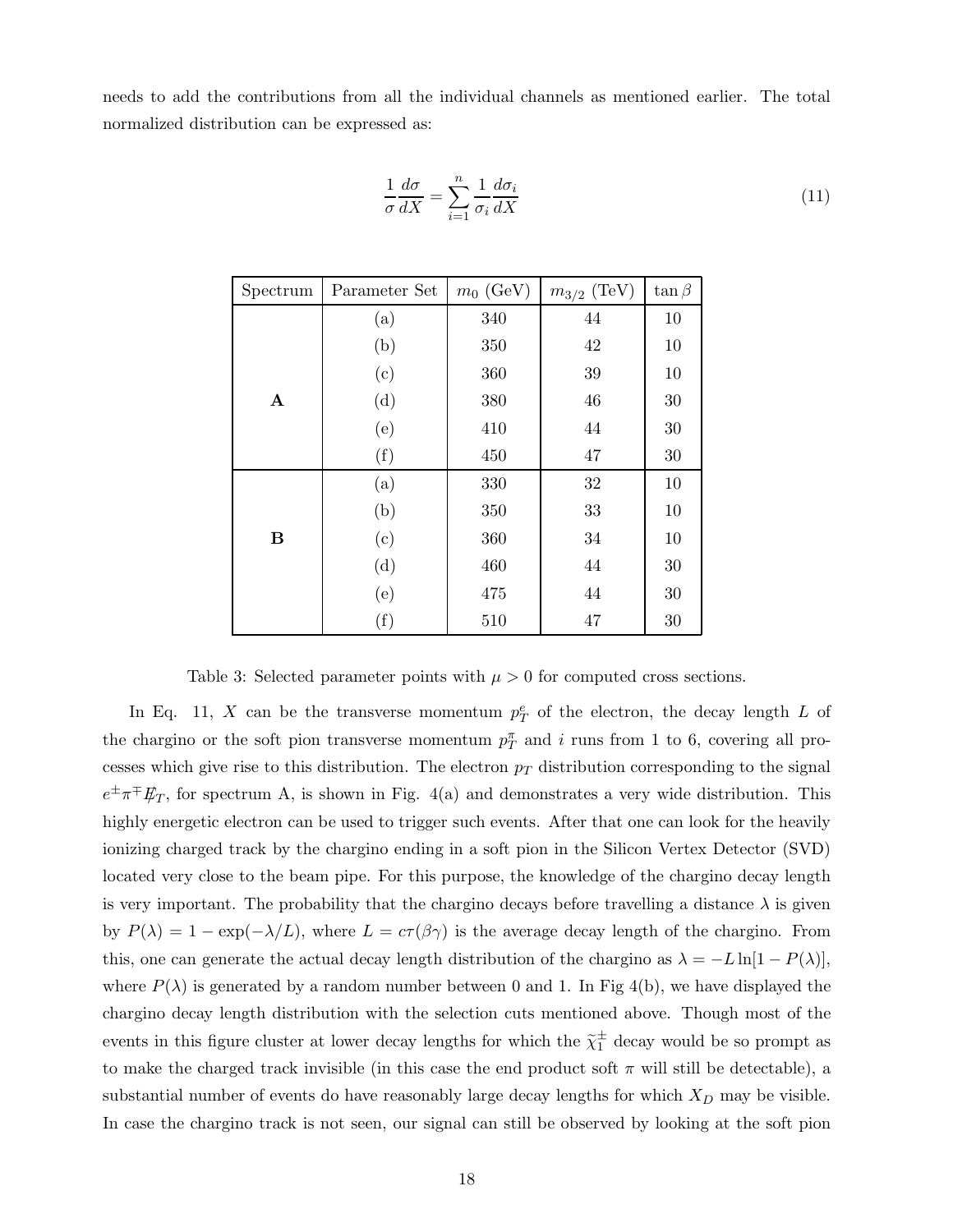impact parameter  $b_{\pi}$  which is determined primarily by the chargino decay length and  $\Delta M$ . It turns out that, for our chosen point in the AMSB parameter space, the soft pion impact parameter is always significantly above the value where it can be resolved ( $b_{res} \sim 0.1$  cm). Hence, the prospects of resolving the impact parameter of the soft pion are quite high. The normalized  $p_T$  distribution of the soft pion has been shown in Fig 4(c). Most of the events peak at the lower  $p_T^{\pi} < 200 \text{ MeV}$ , which can be understood from the value of  $\Delta M$  for this point in the parameter space. The imposition of selection cuts on the soft pion kills the peak of the distribution. Nevertheless, we are left with a substantial number of events, which can be observed. The distribution looks quite similar for Spectrum B and is not shown here.

| Signal                                          | <b>PS</b>        | Cross Sections (fb)            |                              |                               |                                                                |                                                  |                                                  |           |
|-------------------------------------------------|------------------|--------------------------------|------------------------------|-------------------------------|----------------------------------------------------------------|--------------------------------------------------|--------------------------------------------------|-----------|
|                                                 |                  | $\tilde{\nu}\bar{\tilde{\nu}}$ | $\tilde e_L\bar{\tilde e}_L$ | $\tilde e_R \bar{\tilde e}_R$ | $\tilde{e}_L \overline{\tilde{e}}_R + \tilde{e}_R \tilde{e}_L$ | $\widetilde{\chi}^0_1\bar{\widetilde{\chi}^0_2}$ | $\widetilde{\chi}^0_2\bar{\widetilde{\chi}^0_2}$ | Total     |
| 46.7<br>29.04<br>$\boldsymbol{a}$               |                  |                                | 0.014                        | $3.4\,$                       | 0.655                                                          | 79.80                                            |                                                  |           |
|                                                 | $\boldsymbol{b}$ | 29.51                          | 45.09                        |                               | 0.016                                                          | $3.5\,$                                          | 0.733                                            | 78.85     |
| $e\pi + E_T$                                    | $\overline{c}$   | 30.82                          | 44.44                        |                               | 0.023                                                          | $3.16\,$                                         | 0.616                                            | 79.05     |
|                                                 | $\boldsymbol{d}$ | 21.6                           | 31.63                        |                               | $2.88 \times 10^{-5}$                                          | 1.86                                             | 0.171                                            | $55.26\,$ |
|                                                 | $\epsilon$       | 18.91                          | $24.33\,$                    |                               | $2.57 \times 10^{-5}$                                          | $0.98\,$                                         | 0.05                                             | 44.27     |
|                                                 | $\overline{f}$   | 12.36                          | 13.43                        |                               | $2.65 \times 10^{-5}$                                          | 0.53                                             | 0.01                                             | 26.33     |
|                                                 | $\boldsymbol{a}$ |                                | $\overline{\phantom{0}}$     | $1.36\ \times\!10^{-4}$       | 0.011                                                          | 1.77                                             | 0.238                                            | $2.01\,$  |
|                                                 | $\boldsymbol{b}$ |                                | $\overline{\phantom{0}}$     | $3.65 \times 10^{-4}$         | $0.012\,$                                                      | $1.60\,$                                         | 0.254                                            | 1.86      |
| $ee\mu\pi + E_T$                                | $\overline{c}$   |                                |                              | 0.00                          | $0.018\,$                                                      | 1.01                                             | 0.166                                            | 1.19      |
|                                                 | $\boldsymbol{d}$ |                                |                              | 0.00                          | $2.37 \times 10^{-5}$                                          | 0.014                                            | 0.035                                            | 0.049     |
|                                                 | $\epsilon$       |                                |                              | 0.00                          | $2.57 \times 10^{-5}$                                          | 0.013                                            | $0.008\,$                                        | 0.021     |
|                                                 | $\boldsymbol{f}$ |                                |                              | 0.00                          | $2.65 \times 10^{-5}$                                          | 0.007                                            | 0.001                                            | 0.008     |
| $35.09\,$<br>$\boldsymbol{a}$<br>$\overline{a}$ |                  |                                | 0.0073                       |                               | 0.070                                                          | 35.16                                            |                                                  |           |
|                                                 | $\boldsymbol{b}$ | 36.22                          | $\overline{\phantom{0}}$     | $\overline{\phantom{0}}$      | 0.0085                                                         | $\qquad \qquad -$                                | 0.088                                            | 36.31     |
| $ee\pi\pi + E_T$                                | $\overline{c}$   | $39.56\,$                      | $\overline{\phantom{0}}$     | $\qquad \qquad -$             | 0.013                                                          | $\overline{\phantom{0}}$                         | 0.079                                            | 39.65     |
|                                                 | d                | 23.72                          |                              |                               | $1.41^{-5}$                                                    |                                                  | 0.016                                            | 23.73     |
|                                                 | $\epsilon$       | 21.36                          |                              |                               | $2.57{\times}10^{-5}$                                          |                                                  | 0.0059                                           | 21.36     |
|                                                 | f                | 14.48                          |                              |                               | $1.272 \times 10^{-5}$                                         |                                                  | 0.0031                                           | 14.48     |

Table 4: Some selected signals in Spectrum A for sample choices of parameters in Table 3. The contributions from different sources are also shown in the Table. Cross sections less than 10−<sup>4</sup> fb are not added to the total cross section. Here, PS stands for Parameter Set.

For reasons of space and practicality, we shall display numerical results for only a selected subset of the final states listed in section 3 - mainly to get an idea of signal strengths. Specifically, let us choose the final states  $e \pi \not\!\! E_T$ ,  $e \ e \mu \pi \not\!\! E_T$ ,  $e \ e \pi \pi \not\!\! E_T$  for both Spectrum A and Spectrum B. In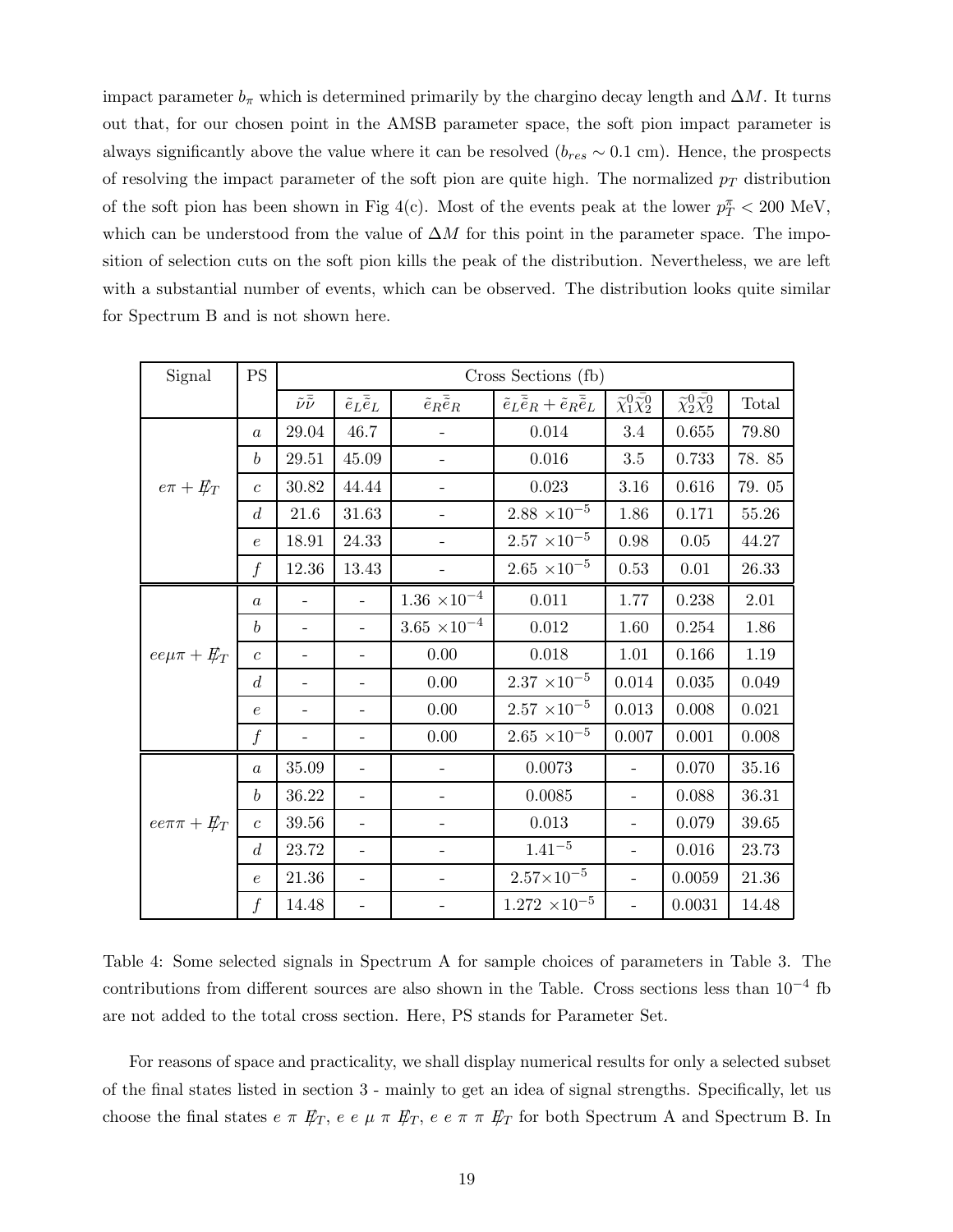Tables 4 and 5, numbers for the cross sections in the three channels mentioned above are displayed for the spectra A and B respectively with the AMSB parameter points as selected in Table 3. The individual processes have widely different contributions to these channels because of the fact that their individual production cross sections and branching ratios in the cascade decays are highly parameter dependent. For example, for the AMSB input  $(a)$  of spectrum B,

| Signal           | <b>PS</b>        | Cross Sections (fb)            |                              |                               |                                                                           |                                                  |                                            |             |
|------------------|------------------|--------------------------------|------------------------------|-------------------------------|---------------------------------------------------------------------------|--------------------------------------------------|--------------------------------------------|-------------|
|                  |                  | $\tilde{\nu}\bar{\tilde{\nu}}$ | $\tilde e_L\bar{\tilde e}_L$ | $\tilde e_R \bar{\tilde e}_R$ | $\tilde{e}_L \overline{\tilde{e}}_R + \tilde{e}_R \overline{\tilde{e}}_L$ | $\widetilde{\chi}^0_1\bar{\widetilde{\chi}^0_2}$ | $\widetilde{\chi}^0_2\widetilde{\chi}^0_2$ | Total       |
|                  | $\boldsymbol{a}$ | 44.12                          | 63.87                        |                               | 0.068                                                                     | 0.328                                            | 0.029                                      | 108.41      |
|                  | $\boldsymbol{b}$ | 39.03                          | 54.34                        |                               | 0.0759                                                                    | 0.333                                            | 0.030                                      | 93.80       |
|                  | $\overline{c}$   | 36.07                          | 49.30                        |                               | 0.0711                                                                    | 0.317                                            | 0.027                                      | 85.78       |
| $e\pi + E_T$     | $\overline{c}$   | 11.86                          | 11.40                        |                               | 0.011                                                                     | 0.041                                            | 0.0005                                     | 23.31       |
|                  | d                | 9.46                           | 7.90                         |                               | 0.013                                                                     | 0.049                                            | 0.0008                                     | 66.37       |
|                  | $\epsilon$       | $3.98\,$                       | 1.80                         |                               | 0.0080                                                                    | 0.040                                            | 0.0004                                     | $5.82\,$    |
|                  | $\boldsymbol{a}$ | $6.8 \times 10^{-7}$           | 0.004                        | 0.037                         | 0.631                                                                     | $\equiv$                                         | 0.0085                                     | $0.68\,$    |
|                  | $\boldsymbol{b}$ | $8\times10^{-5}$               | 0.013                        | 0.051                         | 0.738                                                                     | $\overline{\phantom{a}}$                         | 0.009                                      | $0.81\,$    |
|                  | $\overline{c}$   | $6.6 \times 10^{-5}$           | $0.011\,$                    | 0.044                         | 0.709                                                                     | $\overline{\phantom{m}}$                         | 0.008                                      | 0.77        |
| $ee\mu\pi + E_T$ | $d_{\cdot}$      | $1.9\ \times 10^{-5}$          | $1.9 \times 10^{-4}$         | $5.5 \times 10^{-4}$          | 0.094                                                                     | $\overline{a}$                                   | $1.6 \times 10^{-4}$                       | $\,0.094\,$ |
|                  | $\epsilon$       | $1.5 \times 10^{-5}$           | $6.1 \times 10^{-4}$         | $7.0 \times 10^{-4}$          | 0.108                                                                     | $\overline{a}$                                   | $2.5 \times 10^{-4}$                       | 0.10        |
|                  | $\boldsymbol{f}$ | $7.63 \times 10^{-6}$          | $1.5 \times 10^{-4}$         | $1.5 \times 10^{-4}$          | 0.066                                                                     | $\blacksquare$                                   | $1.2 \times 10^{-4}$                       | 0.066       |
|                  | $\overline{a}$   | 62.63                          | 0.007                        |                               | 1.01                                                                      | $\equiv$                                         | 0.165                                      | 63.81       |
|                  | $\boldsymbol{b}$ | 54.81                          | 0.021                        |                               | 1.16                                                                      | $\qquad \qquad -$                                | 0.172                                      | 56.16       |
|                  | $\mathcal{C}$    | 49.9                           | $0.017\,$                    |                               | 1.09                                                                      | $\overline{\phantom{a}}$                         | $0.155\,$                                  | $51.16\,$   |
| $ee\pi\pi + E_T$ | $\overline{d}$   | 13.24                          | $2.4 \times 10^{-4}$         |                               | 0.113                                                                     | $\overline{\phantom{0}}$                         | $0.002\,$                                  | 13.35       |
|                  | $\epsilon$       | $10.6\,$                       | $7.5 \times 10^{-4}$         |                               | $0.131\,$                                                                 | $\overline{\phantom{0}}$                         | 0.003                                      | 10.73       |
|                  | $\boldsymbol{f}$ | $4.16\,$                       | $1.75 \times 10^{-4}$        |                               | 0.075                                                                     |                                                  | 0.001                                      | 4.23        |

Table 5: Some selected signals in Spectrum B for sample choices of parameters in Table 3. The contributions from different sources are also shown in the Table. Cross sections less that  $10^{-4}$  are not added to the total cross section. Here, PS stands for Parameter Set.

- $BR.(\tilde{\nu}_e \rightarrow e^{\mp} + \tilde{\chi}_1^{\pm}) \sim 79\%$
- $BR.(\tilde{\nu}_e \rightarrow \nu + \tilde{\chi}_1^0) \sim 20\%$
- $BR.(\tilde{\nu}_e \to \nu + \tilde{\chi}_2^0) \sim 2.9 \times 10^{-4} \%$
- $BR.(\tilde{\chi}_2^0 \to \tilde{\chi}_1^0 + h^0) \sim 10.8\%$
- $BR.(\tilde{\chi}_2^0 \rightarrow \tilde{\chi}_1^{\pm} + W^{\mp}) \sim 77.3\%$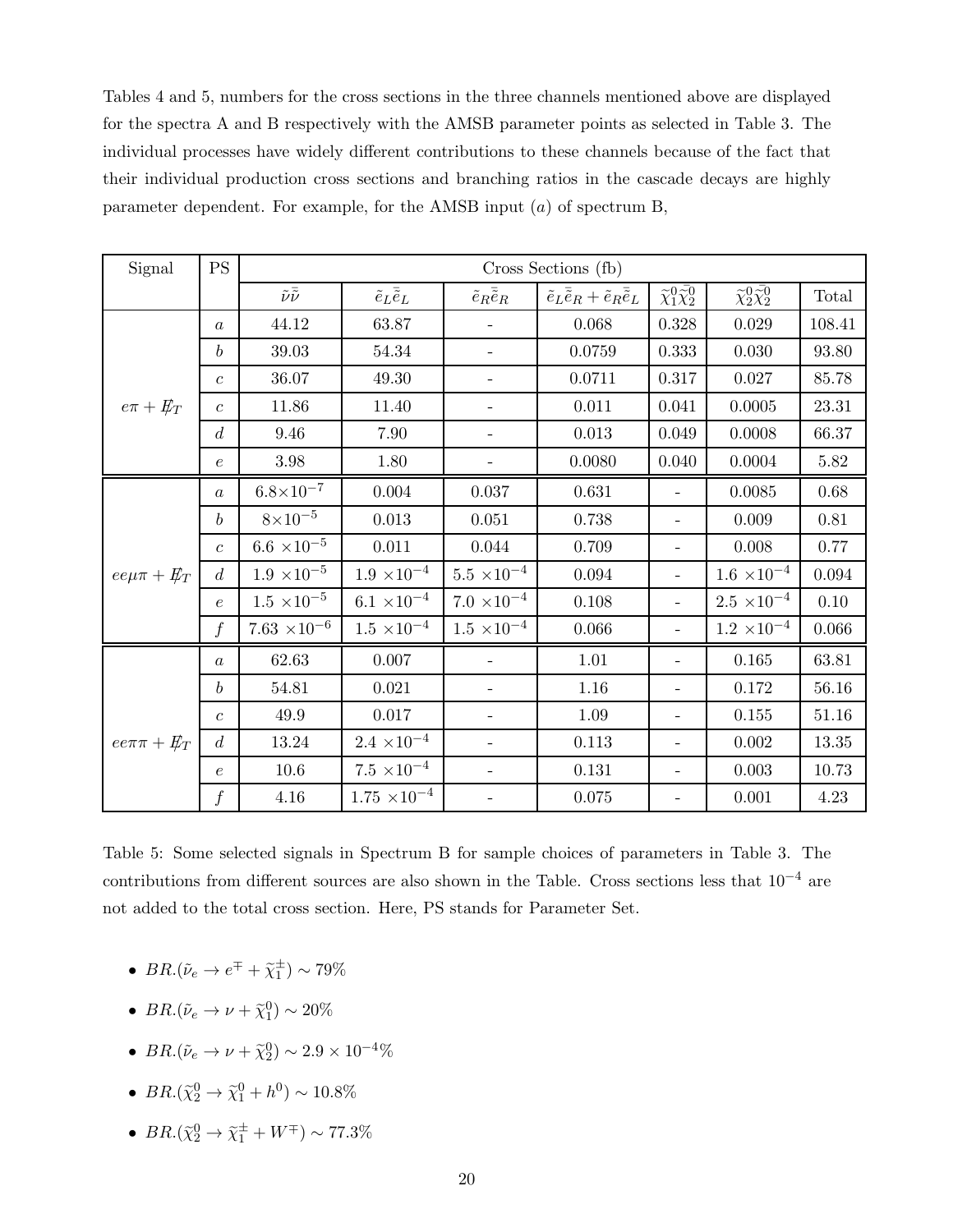- $BR.(\tilde{\chi}_2^0 \rightarrow \tau + \tilde{\tau}_1) \sim 10.2\%$
- $BR.(\tilde{\chi}_2^0 \to \tilde{\chi}_1^0 + Z^0) \sim 1.7\%$
- $BR.(\tilde{e}_L \to \tilde{\chi}_1^0 + e) \sim 32.5\%$
- $BR.(\tilde{e}_L \to \tilde{\chi}_1^{\pm} + \nu) \sim 67.4\%$
- $BR.(\tilde{e}_R \to \tilde{\chi}^0_2 + e) \sim 98\%$
- $BR.(\tilde{\chi}_1^{\pm} \to \pi^{\pm} + \tilde{\chi}_1^0) \sim 98\%$

All these very different branching ratios play a crucial role in determining the final number. It turns out that  $BR(\tilde{\chi}^0_2 \to \tau + \tilde{\tau}_1)$  increases with  $\tan \beta$ , reducing the signal cross section at larger  $\tan \beta$ , since we have not observing  $\tau$ 's in the final state. Apart from this complicated dependence of the different branching fractions, the signal cross sections tend to decrease with increasing  $m_0$ , and  $m_{3/2}$ , simply because of phase space suppression. In the worst cases of the signal cross sections, assuming an integrated luminosity of 500 fb<sup>-1</sup>, one would expect 13165, 4 and 7240 signal events in the  $e\pi + \not{E}_T$ ,  $e e \mu \pi + \not{E}_T$  and  $e e \pi \pi + \not{E}_T$  channels respectively from Spectrum A, while 2910, 33,and 2115 signal events are predicted from spectrum B for the same final state configurations.

An alternative MSSM scenario of nearly degenerate  $\tilde{\chi}_1^0$  and  $\tilde{\chi}_1^{\pm}$  (and  $\tilde{\chi}_2^0$  as well) can arise [31] when  $|\mu| \ll |M_{1,2}|$ . In such a case a mass-difference  $\Delta M(\tilde{\chi}_1^{\pm} - \tilde{\chi}_1^0) \lesssim 1$  GeV can be obtained by setting [31]  $|M_{1,2}| \gtrsim 5$  TeV and  $|\mu| \gtrsim M_Z/2$ . Though this is a rather unnatural scenario and quite difficult to obtain in a phenomenologically viable model, we can ask whether our signal can be mimicked here. The answer is no. The two-body decays of selectrons, relevant for us, are highly suppressed in this other scenario on account of the factor  $m_e/M_W$  in the concerned couplings. The latter arises because  $\tilde{\chi}_1^{\pm}$ ,  $\tilde{\chi}_{1,2}^0$  are all almost exclusively higgsinos here. So selectrons primarily have three-body decays  $\tilde{e} \to \nu_e W \tilde{\chi}_{1,2}^0$ ,  $eZ \tilde{\chi}_{1,2}^0$  mediated by virtual heavier charginos/neutralinos  $({\tilde\chi}_2^\pm/{\tilde\chi}_2^0)$ , which are gauginos, with finals states dominated by jets. One can easily estimate the ratio of the partial widths of left selectron decays into two-body and three-body channels to be  $\mathcal{O}(10^{-4})$  in this scenario demonstrating that the desired two-body decays would be unobservable. Therefore, our final state of a fast electron (muon) and a soft pion distinguishes AMSB models from the light higgsino scenario. This new result was highlighted in Ref. [14] and is more or less true for the other signals discussed in this paper.

We now come to the question of Standard Model background to our signal. The signal can be classified into two categories. There is one in which we see a heavily ionizing nearly straight charged track ending with a soft pion with large impact parameter and  $E_T$ , the signal being triggered with one or multiple fast electrons or muons. In the other case, while the other aspects remain the same, one may not see the heavily ionizing charged track but the impact parameter of the soft pion can be resolved and measured to be large. In the first case the heavily ionizing charged track is due to the passage of a massive chargino with a very large momentum. Due to this reason the charged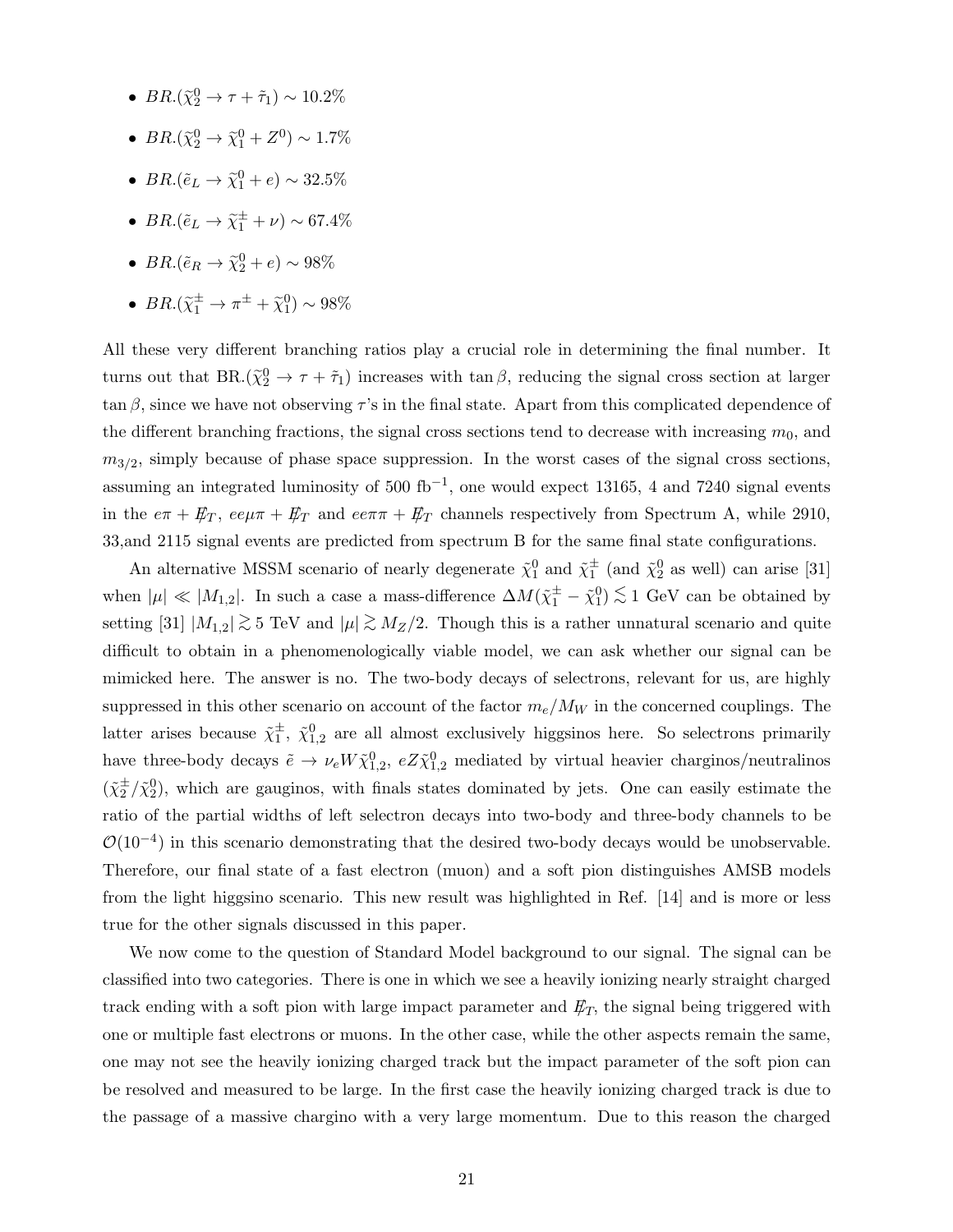

Figure 4: Normalized kinematic distributions of decay products: (a)  $p<sub>T</sub>$  of charged lepton, (b) decay length of the lighter chargino, and (c)  $p_T$  of the charged pion arising from  $e^{\pm} + \pi^{\mp} + \not{E}_T$  signal for spectrum A. The AMSB input parameters are  $m_{3/2} = 44$  TeV, tan  $\beta = 30$ ,  $\mu > 0$  and  $m_0 = 410$ GeV.

tarck will be nearly straight in the presence of the magnetic field. One cannot imagine a similar situation in the SM with such a nearly straight heavily ionizing charged track due to a very massive particle. An ionized charged track can possibly arise from the flight of a low energy charged pion, kaon or proton but it will curl significantly in the magnetic field. Another distinguishing feature of the charged track in our signal is that it will be terminated after a few layers in the vertex detector and there will be a soft pion at the end. In the second case, where the ionizing track is unseen, possible SM backgrounds can come from the following processes:  $e^+ + e^- \rightarrow \tau^+ + \tau^$ and  $e^+ + e^- \rightarrow W^+ + W^-$ . In the case of  $e^+ + e^- \rightarrow \tau^+ + \tau^-$ , one  $\tau$  can have the three body decay  $\tau \to e\nu_e\nu_\tau$  or  $\mu\nu_\mu\nu_\tau$  and the other  $\tau$  can go via the two body channel  $\tau \to \pi + \nu_\tau$ . Thus we can have a final state of the type  $e(\mu) + \pi + \not{E}_T$ . Since we are considering an  $(e^+e^-)$  CM energy of 1 TeV, and the pion comes from a sequence of two-body production and decay, it will have a fixed high momentum much in excess of 1 GeV. This will clearly separate this type of background from our signal since in our case the resulting pion is very soft with a momentum in the range of hundreds of MeV. In the case of  $e^+ + e^- \rightarrow W^+ + W^-$  a similar argument follows. Here one W can go to  $e(\mu) + \nu_e(\nu_\mu)$  and the other one can go to  $\tau + \nu_\tau$ . The  $\tau$  can subsequently go to one  $\pi$  and a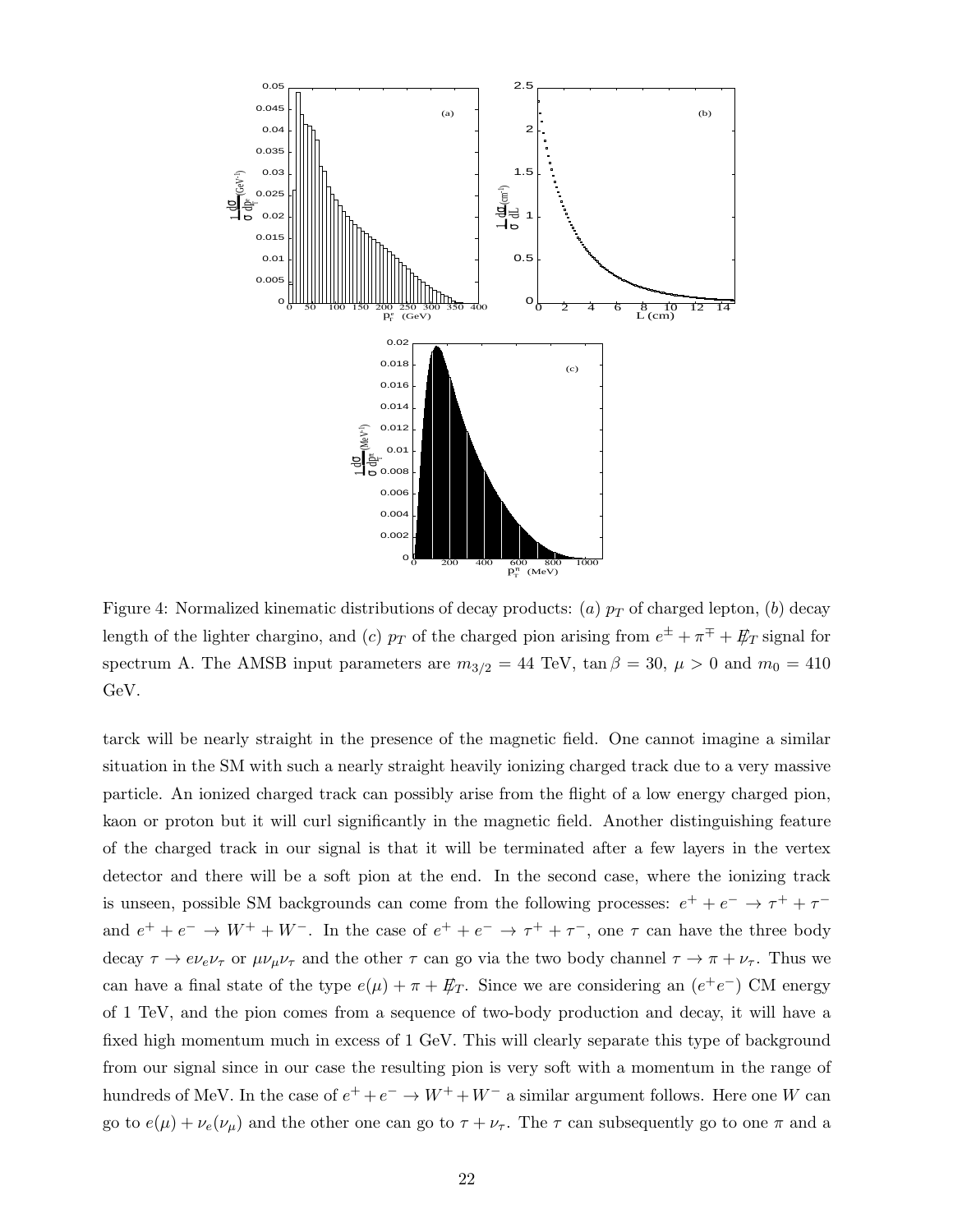$\nu_{\tau}$ , thereby producing the final state  $e(\mu) + \pi + \not{E}_T$ . As we have discussed just now, the resulting pion will have a very large momentum and again one can clearly separate the background from the signal.

# 5 Conclusions

In this paper we have presented a detailed study of possible signals from the electroweak sector of the minimal AMSB model in a 1 TeV CM energy  $e^+e^-$  linear collider. AMSB scenarios are attractive since they do not have the FCNC problems of tree level gravity mediated supersymmetry breaking models but retain their other virtues. One interesting feature of most AMSB scenarios (including the minimal model) is the occurance of two nearly degenarate winolike states, the LSP neutralino  $\tilde{\chi}_1^0$  and the lightest chargino  $\tilde{\chi}_1^{\pm}$ , as well as of the long-lived decay  $\tilde{\chi}_1^{\pm} \to \tilde{\chi}_1^0$  + soft  $\pi^{\pm}$  resulting in a displaced vertex  $X_D$  with a heavy ionizing track and/or a detectable soft  $\pi^{\pm}$  with a distinctly large impact parameter. Each of our signal events consists of fast leptons (any of which can be the trigger) accompanied by  $X_D/\text{soft } \pi$  numbering one or two.

Sleptons play a key role in our analysis. Sleptons in the minimal AMSB model are predicted, on the basis of the required absence [32] of charge and color violating minima in the one-loop effective potential, to be heavy and beyond the reach of a 500 GeV CM energy  $e^+e^-$  collider. This is why we have considered  $e^+e^-$  collision at  $\sqrt{s} = 1$  TeV as in the proposed TESLA machine [33]. We have calculated all relevant two-sparticle production cross sections and have generated numbers for event rates at a given integrated luminosity by considering all cascade decay modes. We have plotted sample distributions for the transverse momentum of a final state lepton, that of a soft  $\pi$ as well as for the chargino decay length. Our generated event numbers are large enough to enable us to make the following definitive statement with confidence. An experimental effort along our suggested directions will completely cover the remaining allowed region of the parameter space of the minimal AMSB model.

### 6 Acknowledgement

The work was initiated at the Sixth Workshop of High Energy Physics Phenomenology (WHEPP-6) held at IMSc, Chennai, whose organisers are thanked. AK acknowledges the hospitality of the Department of Theoretical Physics of the Tata Institute of Fundamental Research, Mumbai, where a part of this work was done. He was supported by the BRNS grant no. 2000/37/10/BRNS of DAE, India. DKG acknowledges the hospitality of the Theory Group of KEK, JAPAN, where a part of this work was done. The work of DKG was supported in part by National Science Council under the grants NSC 89-2112-M-002-058 and in part by the Ministry of Education Academic Excellent Project 89-N-FA01-1-4-3. Finally, we thank Sunanda Banerjee, Utpal Chattopadhyay, Kaoru Hagiwara, Gobinda Majumder and Pushan Majumdar for very helpful discussions.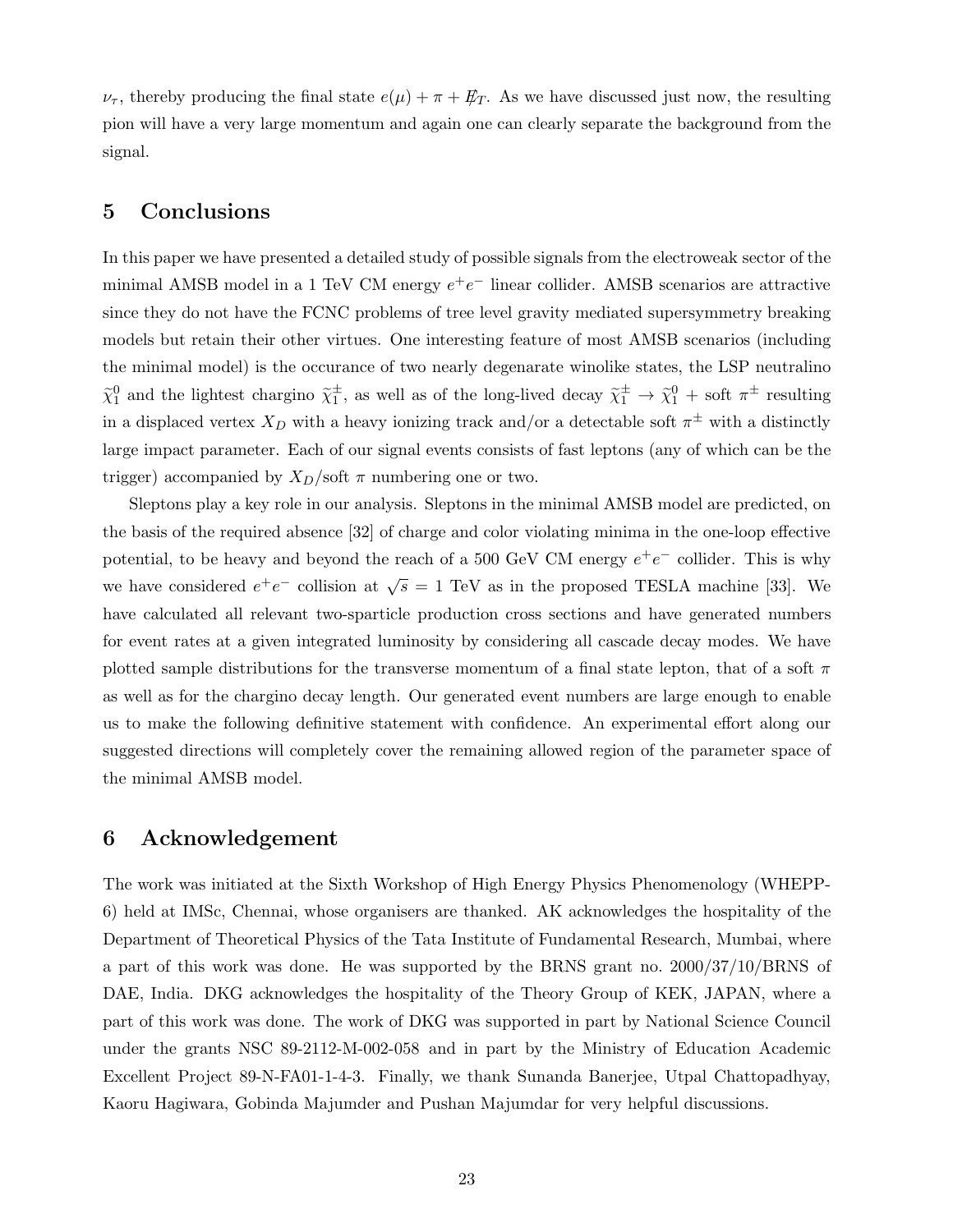### References

- [1] For reviews, see, for example, H. Haber and G. Kane, Phys. Rep. 117, 75 (1985); J.F. Gunion, Selected Low-Energy Supersymmetry Phenomenology Topics, in Vancouver 1998, High energy physics, vol. 2, p.1684-1692, hep-ph/9810394.
- [2] H.P. Nilles, *Phys. Rep.* **110**, 1 (1984).
- [3] G.F. Giudice and R. Rattazzi, Phys. Rep. 322, 419 (1999); 322, 501(1999).
- [4] L. Randall and R. Sundrum, *Nucl. Phys.* **B557**, 79 (1999).
- [5] G.F. Giudice, M.A. Luty, H. Murayama and R. Rattazzi, J. High Energy Phys. 12, 027 (1998).
- [6] J.A. Bagger, T. Moroi and E. Poppitz, J. High Energy Phys. 04, 009 (2000).
- [7] G.D. Kribs, *Phys. Rev. D* **62**, 015008 (2000).
- [8] J.L. Feng, T. Moroi, L. Randall, M. Strassler and S. Su, *Phys. Rev. Lett.* **83**, 1731 (1999).
- [9] T. Gherghetta, G.F. Giudice and J.D. Wells, Nucl. Phys. B559, 27 (1999).
- [10] J.L. Feng and T. Moroi, *Phys. Rev.* D **61**, 095004 (2000).
- [11] S. Su, *Nucl. Phys.* **B573**, 87 (2000).
- [12] F. Paige and J. Wells, hep-ph/0001249.
- [13] H. Baer, J.K. Mizukoshi and X. Tata, Phys. Lett. B488, 367 (2000).
- [14] D.K. Ghosh, P. Roy and S. Roy, *J. High Energy Phys.* **08**, 031 (2000).
- [15] A. Pomarol and R. Rattazzi, J. High Energy Phys. 05, 013 (1999); R. Rattazzi, A. Strumia and J.D. Wells, *Nucl. Phys.* **B576**, 3 (2000).
- [16] E. Katz, Y. Shadmi and Y. Shirman, J. High Energy Phys. 08, 015 (1999).
- [17] I. Jack and D.R.T. Jones, *Phys. Lett.* **B482**, 167 (2000).
- [18] M. Carena, K. Huitu and T. Kobayashi, Nucl. Phys. B592, 164 (2000).
- [19] Z. Chacko, M.A. Luty, I. Maksymyk and E. Ponton, J. High Energy Phys. 04, 001 (2000).
- [20] B.C. Allanach and A. Dedes, J. High Energy Phys. 06, 017 (2000).
- [21] Z. Chacko, M.A. Luty, E. Ponton, Y. Shadmi and Y. Shirman, hep-ph/0006047.
- [22] I. Jack and D.R.T. Jones, *Phys. Lett.* **B491**, 151 (2000).
- [23] D.E. Kaplan and G.D. Kribs, J. High Energy Phys.  $09$ , 048 (2000).